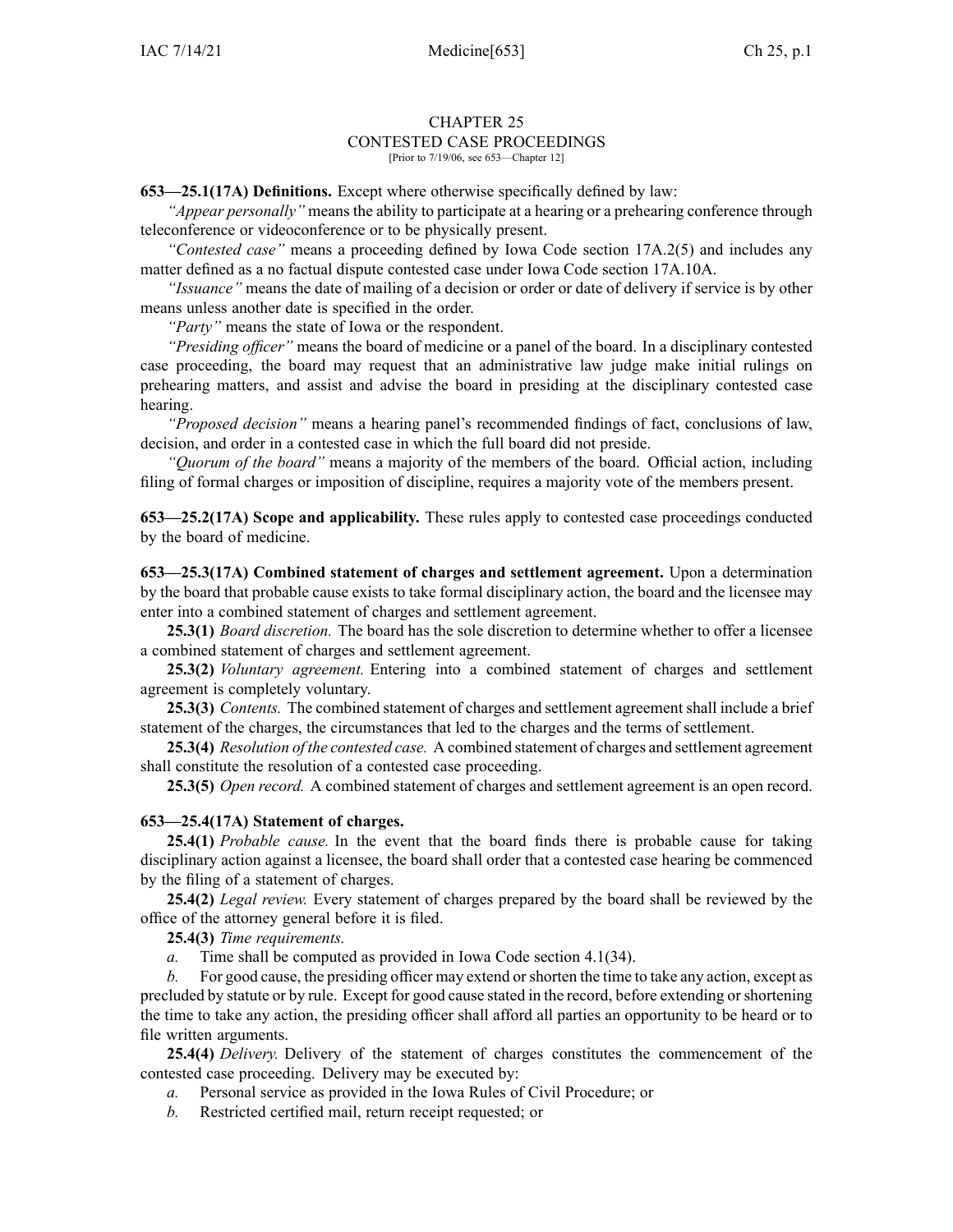*c.* Publication, as provided in the Iowa Rules of Civil Procedure.

**25.4(5)** *Contents.* The statement of charges shall contain the following information:

*a.* A statement by the board showing that there is probable cause to file the statement of charges;

- *b.* A statement of the time, place, and nature of the hearing;
- *c.* A statement of the legal authority and jurisdiction under which the hearing is to be held;
- *d.* A reference to the particular sections of the statutes and rules involved;

*e.* A short and plain statement of the matters asserted. This statement shall contain sufficient detail to give the respondent fair notice of the allegations so the respondent may adequately respond to the charges, and to give the public notice of the matters at issue;

*f.* A statement that the party may be represented by legal counsel at the party's own expense;

*g.* Identification of all parties including the name, address and telephone number of the person who will act as advocate for the board or the state and of parties' counsel where known;

*h.* Reference to the procedural rules governing conduct of the contested case proceeding;

*i.* Reference to the procedural rules governing informal settlement;

*j.* Identification of the board as the presiding officer;

*k.* A statement requiring the respondent to submit an answer pursuan<sup>t</sup> to subrule [25.10\(2\)](https://www.legis.iowa.gov/docs/iac/rule/653.25.10.pdf) within 20 days after receipt of the statement of charges; and

*l.* When applicable, notification of the time period in which <sup>a</sup> party may request, pursuan<sup>t</sup> to Iowa Code section [17A.11\(1\)](https://www.legis.iowa.gov/docs/ico/section/17A.11.pdf)*"a"* and rule [653—25.7](https://www.legis.iowa.gov/docs/iac/rule/653.25.7.pdf)(17A), that the presiding officer be an administrative law judge.

**653—25.5(17A) Legal representation.** Following the filing of the statement of charges, the office of the attorney general shall be responsible for the legal representation of the public interest in all proceedings before the board.

**653—25.6(17A) Presiding officer in <sup>a</sup> disciplinary contested case.** The presiding officer in <sup>a</sup> disciplinary contested case shall be the board or <sup>a</sup> panel of the board. The board may reques<sup>t</sup> that an administrative law judge assist the board with initial rulings on prehearing matters. Decisions of the administrative law judge serving in this capacity are subject to the interlocutory appeal provisions of rule [653—25.23](https://www.legis.iowa.gov/docs/iac/rule/653.25.23.pdf)(l7A). In addition, an administrative law judge may assist and advise the board presiding at the contested case hearing.

# **653—25.7(17A) Presiding officer in <sup>a</sup> nondisciplinary contested case.**

**25.7(1)** A "nondisciplinary contested case" includes license denial proceedings. Any party in <sup>a</sup> nondisciplinary contested case, including an appeal of <sup>a</sup> denial of licensure, who wishes to reques<sup>t</sup> that the presiding officer assigned to render <sup>a</sup> proposed decision be an administrative law judge employed by the department of inspections and appeals must file <sup>a</sup> written reques<sup>t</sup> within 20 days after service of <sup>a</sup> statement of charges which identifies or describes the presiding officer as the board.

**25.7(2)** The board may deny the reques<sup>t</sup> only upon <sup>a</sup> finding that one or more of the following apply:

*a.* There is <sup>a</sup> compelling need to expedite issuance of <sup>a</sup> final decision in order to protect the public health, safety, or welfare.

*b.* An administrative law judge with the qualifications identified in subrule [25.7\(4\)](https://www.legis.iowa.gov/docs/iac/rule/653.25.7.pdf) is unavailable to hear the case within <sup>a</sup> reasonable time.

*c.* The case involves significant policy issues of first impression that are inextricably intertwined with the factual issues presented.

- *d.* The demeanor of the witnesses is likely to be dispositive in resolving the disputed factual issues.
- *e.* Funds are unavailable to pay the costs of an administrative law judge and an interagency appeal.
- *f.* The reques<sup>t</sup> was not timely filed.
- *g.* The reques<sup>t</sup> is not consistent with <sup>a</sup> specified statute.

**25.7(3)** The board shall issue <sup>a</sup> written ruling specifying the grounds for its decision within 20 days after <sup>a</sup> reques<sup>t</sup> for an administrative law judge is filed. If the ruling is contingent upon the availability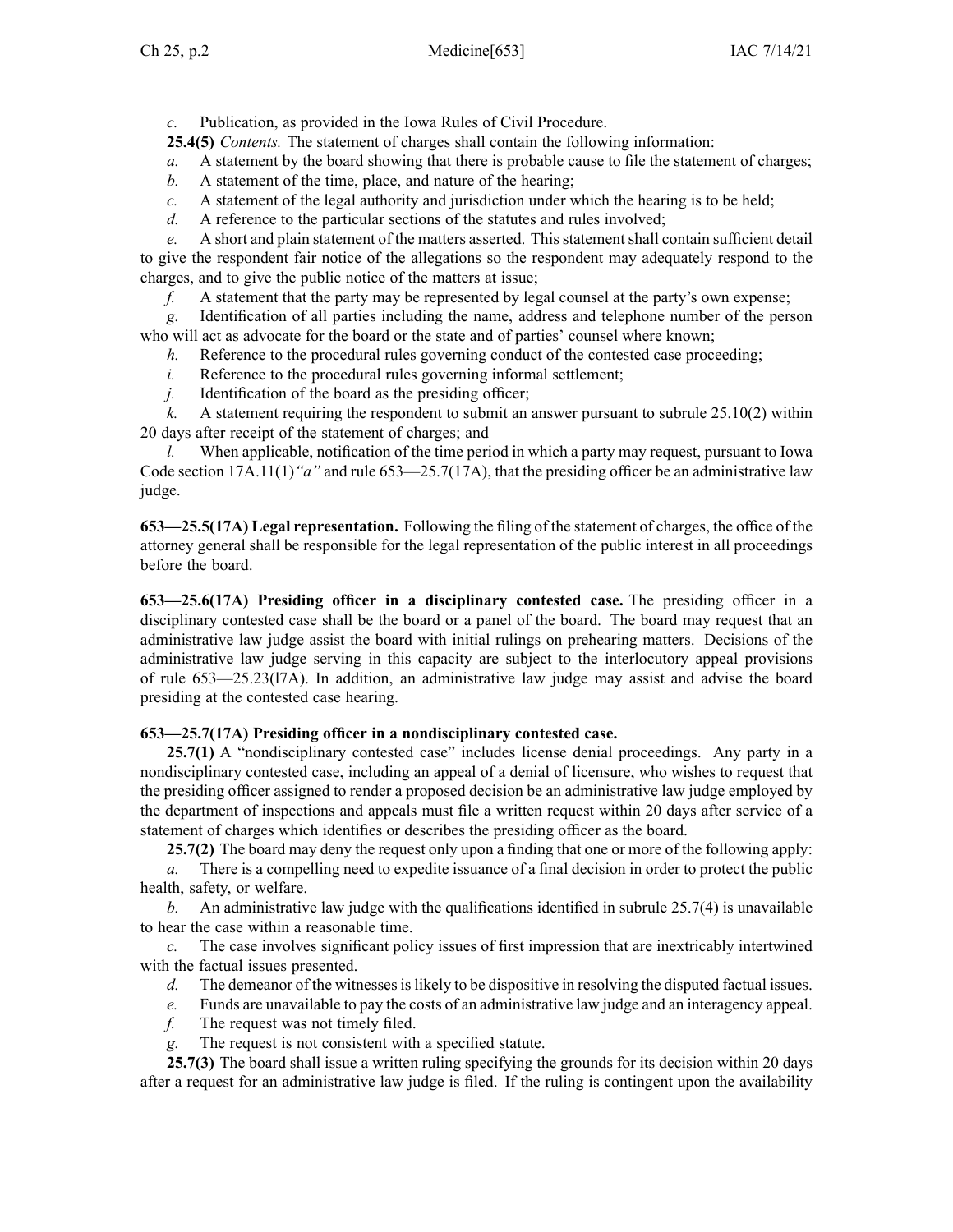of an administrative law judge with the qualifications identified in subrule [25.7\(4\)](https://www.legis.iowa.gov/docs/iac/rule/653.25.7.pdf), the parties shall be notified at least 10 days prior to hearing if <sup>a</sup> qualified administrative law judge will not be available.

**25.7(4)** An administrative law judge assigned to act as presiding officer in <sup>a</sup> nondisciplinary contested case shall have <sup>a</sup> juris doctorate degree.

**25.7(5)** Except as provided otherwise by another provision of law, all rulings by an administrative law judge acting as presiding officer in <sup>a</sup> nondisciplinary contested case are subject to appeal to the board. A party must seek any available intra-agency appeal in order to exhaust adequate administrative remedies. Such appeals must be filed within 10 days of the date of the issuance of the challenged ruling but no later than the time for compliance with the order or the date of hearing, whichever is first.

**25.7(6)** Unless otherwise provided by law, when reviewing <sup>a</sup> proposed decision of an administrative law judge in <sup>a</sup> nondisciplinary contested case upon intra-agency appeal, the board shall have the powers of and shall comply with the provisions of this chapter which apply to presiding officers.

## **653—25.8(17A) Disqualification.**

**25.8(1)** A presiding officer or other person shall withdraw from participation in the making of any proposed or final decision in <sup>a</sup> contested case if that person:

*a.* Has <sup>a</sup> personal bias or prejudice concerning <sup>a</sup> party or <sup>a</sup> representative of <sup>a</sup> party.

*b.* Has personally investigated, prosecuted, or advocated in connection with that case, the specific controversy underlying that case, another pending factually related contested case, or <sup>a</sup> pending factually related controversy that may culminate in <sup>a</sup> contested case involving the same parties. If the licensee elects to appear before the board in the investigative process pursuan<sup>t</sup> to 653—paragraph [24.2\(5\)](https://www.legis.iowa.gov/docs/iac/rule/653.24.2.pdf)*"d,"* the licensee waives this provision.

*c.* Issubject to the authority, direction or discretion of any person who has personally investigated, prosecuted or advocated in connection with that contested case, the specific controversy underlying that contested case, or <sup>a</sup> pending factually related contested case or controversy involving the same parties.

*d.* Has acted as counsel to any person who is <sup>a</sup> private party to that proceeding within the pas<sup>t</sup> two years.

*e.* Has <sup>a</sup> personal financial interest in the outcome of the case or any other significant personal interest that could be substantially affected by the outcome of the case.

*f.* Has <sup>a</sup> spouse or relative within the third degree of relationship who:

(1) Is <sup>a</sup> party to the case, or an officer, director or trustee of <sup>a</sup> party;

- (2) Is <sup>a</sup> lawyer in the case;
- (3) Is known to have an interest that could be substantially affected by the outcome of the case; or
- (4) Is likely to be <sup>a</sup> material witness in the case.

*g.* Has any other legally sufficient cause to withdraw from participation in the decision making in that case.

**25.8(2)** The term "personally investigated" means taking affirmative steps to interview witnesses directly or to obtain documents or other information directly. The term "personally investigated" does not include:

*a.* General direction and supervision of assigned investigators;

*b.* Unsolicited receipt of information which is relayed to assigned investigators;

*c.* Review of another person's investigative work product in the course of determining whether there is probable cause to initiate <sup>a</sup> proceeding; or

*d.* Exposure to factual information while performing other agency functions, including fact gathering for purposes other than investigation of the matter which culminates in <sup>a</sup> contested case.

Factual information relevant to the merits of <sup>a</sup> contested case received by <sup>a</sup> person who laterserves as presiding officer in that case shall be disclosed if required by Iowa Code section [17A.17\(3\)](https://www.legis.iowa.gov/docs/ico/section/17A.17.pdf) and subrules [25.8\(3\)](https://www.legis.iowa.gov/docs/iac/rule/653.25.8.pdf) and [25.21\(8\)](https://www.legis.iowa.gov/docs/iac/rule/653.25.21.pdf).

By electing to participate in an appearance before the board pursuan<sup>t</sup> to 653—paragraph [24.2\(5\)](https://www.legis.iowa.gov/docs/iac/rule/653.24.2.pdf)*"d,"* the licensee waives any objection to <sup>a</sup> board member's both participating in the appearance and later participating as <sup>a</sup> decision maker in <sup>a</sup> contested case proceeding on the grounds that the board member "personally investigated" the matter under this provision.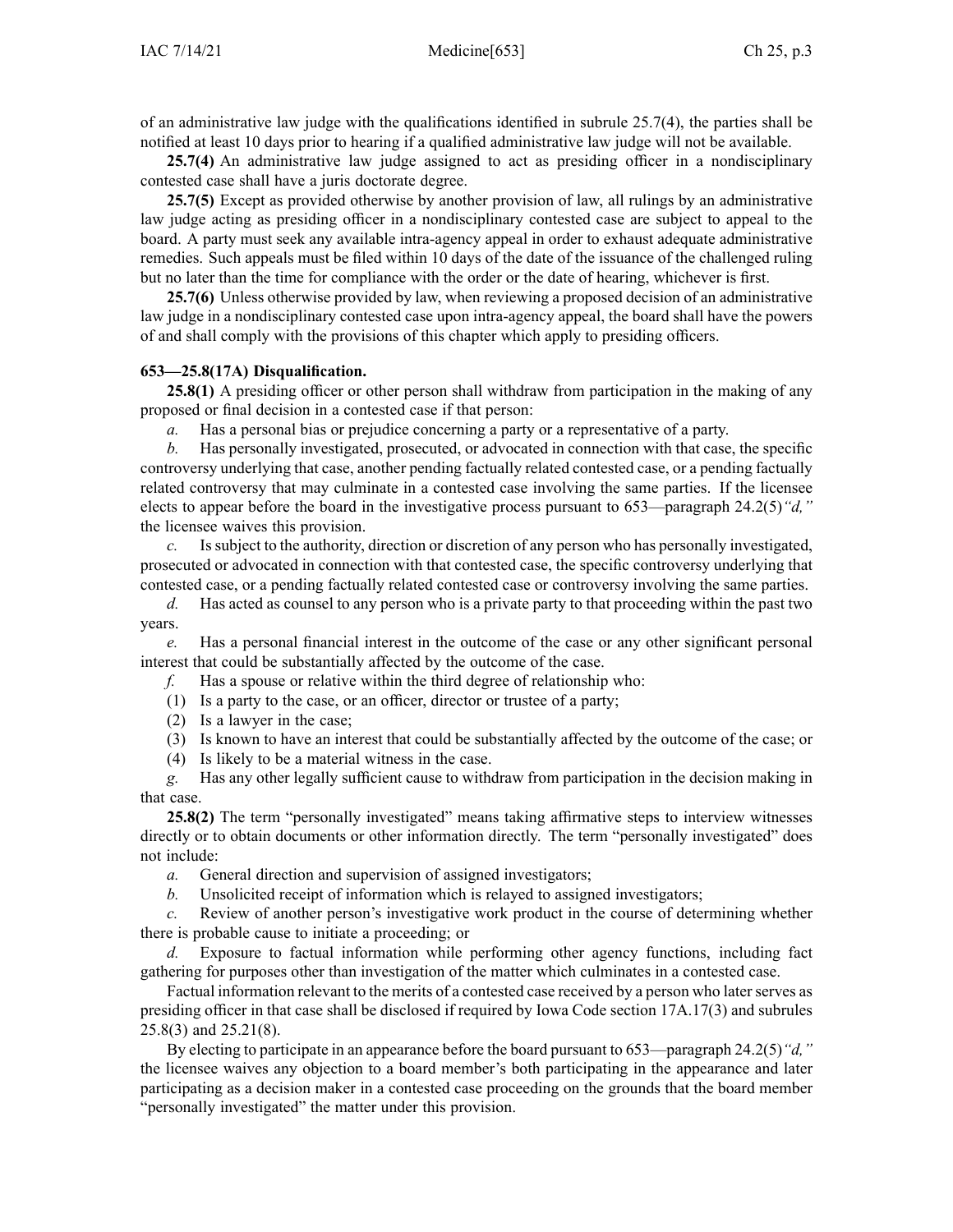**25.8(3)** In <sup>a</sup> situation where <sup>a</sup> presiding officer or other person knows of information which might reasonably be deemed to be <sup>a</sup> basis for disqualification and decides voluntary withdrawal is unnecessary, that person shall submit the relevant information for the record by affidavit and shall provide for the record <sup>a</sup> statement of the reasons for the determination that withdrawal is unnecessary.

**25.8(4)** If <sup>a</sup> party asserts disqualification on any appropriate ground, including those listed in subrule [25.8\(1\)](https://www.legis.iowa.gov/docs/iac/rule/653.25.8.pdf), the party shall file <sup>a</sup> motion supported by an affidavit pursuan<sup>t</sup> to Iowa Code section [17A.17\(7\)](https://www.legis.iowa.gov/docs/ico/section/17A.17.pdf). The motion must be filed as soon as practicable after the reason alleged in the motion becomes known to the party. The board shall determine the matter as par<sup>t</sup> of the record in the case.

# **653—25.9(17A) Consolidation—severance.**

**25.9(1)** *Consolidation.* The presiding officer may consolidate any or all matters at issue in two or more contested case proceedings where:

- *a.* The matters at issue involve common parties or common questions of fact or law;
- *b.* Consolidation would expedite and simplify consideration of the issues involved; and
- *c.* Consolidation would not adversely affect the rights of any of the parties to those proceedings.

**25.9(2)** *Severance.* The presiding officer may, for good cause shown, order any contested case proceedings or portions thereof severed.

# **653—25.10(17A) Pleadings.**

**25.10(1)** Pleadings may be required by rule, by the statement of charges, or by order of the presiding officer.

**25.10(2)** Answer or appearance. An answer or appearance may be filed by the respondent within 20 days of service of the statement of charges. The answer or appearance shall state the name, address and telephone number of the person filing the answer, the person or entity on whose behalf it is filed, and the attorney representing that person, if any. If the attorney is not licensed to practice law in Iowa, the attorney must fully comply with Iowa Court Rule 31.14.

**25.10(3)** Amendment. Amendments to the statement of charges and to an answer may be allowed with the consent of the parties or in the discretion of the presiding officer who may impose terms or gran<sup>t</sup> <sup>a</sup> continuance.

## **653—25.11(17A) Service and filing.**

**25.11(1)** *Service—when required.* Except where otherwise provided by law, every document filed in <sup>a</sup> contested case proceeding shall be served upon each of the parties of record to the proceeding, including the assistant attorney general designated as prosecutor for the state, simultaneously with its filing. Except for the original statement of charges and an application for rehearing as provided in Iowa Code section [17A.16\(2\)](https://www.legis.iowa.gov/docs/ico/section/17A.16.pdf), the party filing <sup>a</sup> document is responsible for service on all parties.

**25.11(2)** *Service—how made.* Service upon <sup>a</sup> party represented by an attorney shall be made upon the attorney unless otherwise ordered. Service is made by delivery or by mailing <sup>a</sup> copy to the person's last-known address. Service by mail is complete upon mailing, excep<sup>t</sup> where otherwise specifically provided by statute, rule, or order.

**25.11(3)** *Filing—when required.* After the statement of charges, all documents in <sup>a</sup> contested case proceeding shall be filed with the board. All documents that are required to be served upon <sup>a</sup> party shall be filed simultaneously with the board.

**25.11(4)** *Filing—when made.* Except where otherwise provided by law, <sup>a</sup> document is deemed filed at the time it is delivered to the Board of Medicine, 400 S.W. 8th Street, Suite C, Des Moines, Iowa 50309-4686, delivered to an established courier service for immediate delivery to that office, or mailed by first-class mail or state interoffice mail to that office, so long as there is proof of mailing.

**25.11(5)** *Proof of mailing.* Proof of mailing includes either:

- *a.* A legible United States Postal Service postmark on the envelope;
- *b.* A certificate of service;
- *c.* A notarized affidavit; or
- *d.* A certification in substantially the following form: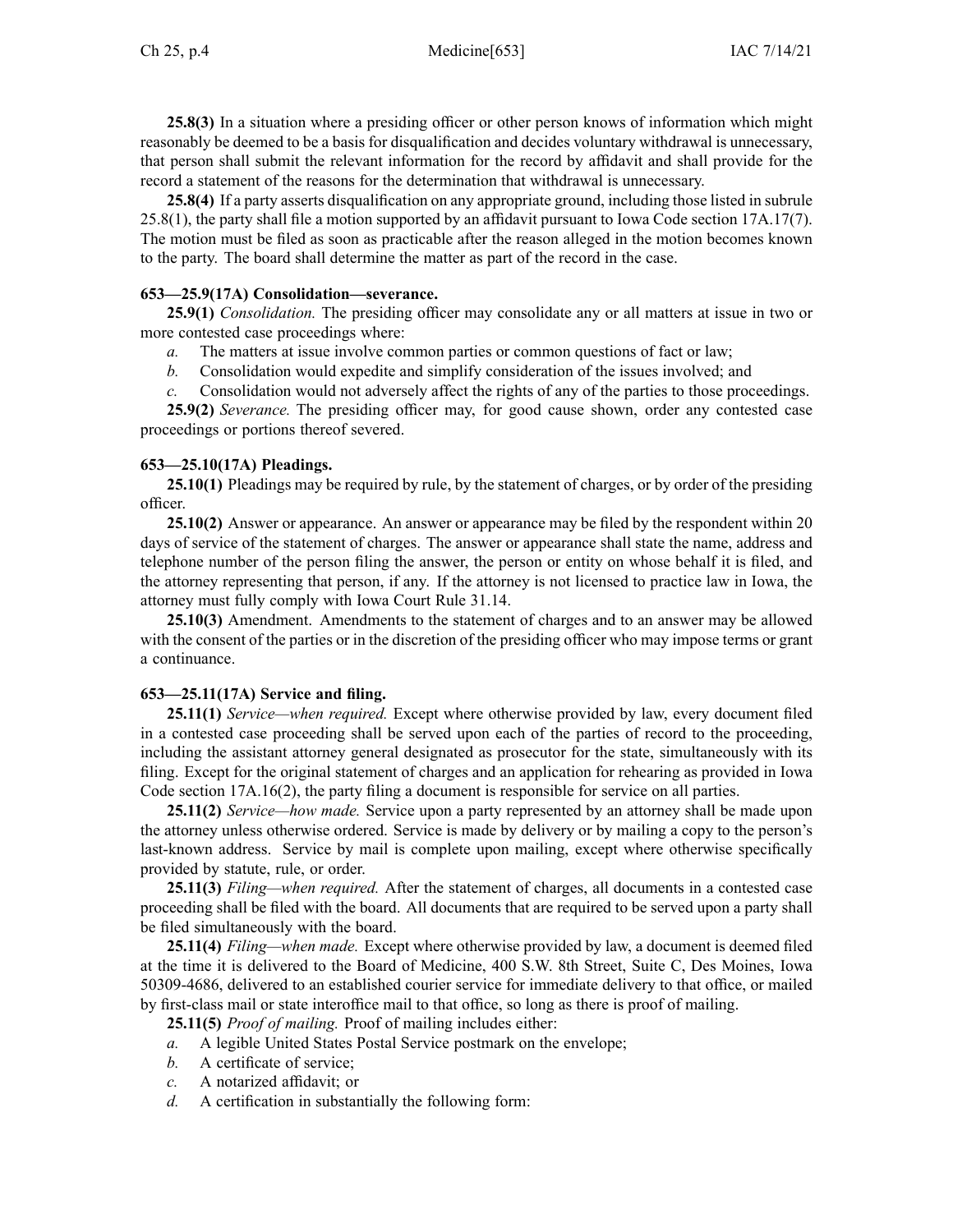I certify under penalty of perjury and pursuan<sup>t</sup> to the laws of Iowa that, on (date of mailing), I mailed copies of (describe document) addressed to the Board of Medicine, 400 S.W. 8th Street, Suite C, Des Moines, Iowa 50309-4686, and to the names and addresses of the parties listed below by depositing the same in (a United States pos<sup>t</sup> office mailbox with correct postage properly affixed or state interoffice mail).

(Date) (Signature)

# **653—25.12(17A) Discovery.**

**25.12(1)** Discovery procedures applicable in civil actions are applicable in contested cases. Unless lengthened or shortened by these rules or by order of the presiding officer, or by agreemen<sup>t</sup> of the parties, time periods for compliance with discovery shall be as provided in the Iowa Rules of Civil Procedure.

**25.12(2)** Any motion relating to discovery shall allege that the moving party has previously made <sup>a</sup> good-faith attempt to resolve the discovery issues involved with the opposing party. Motions in regard to discovery shall be ruled upon by the presiding officer. Opposing parties shall be afforded the opportunity to respond within ten days of the filing of the motion unless the time is shortened as provided in subrule [25.12\(1\)](https://www.legis.iowa.gov/docs/iac/rule/653.25.12.pdf). The presiding officer may rule on the basis of the written motion and any response, or may order argumen<sup>t</sup> on the motion.

# **653—25.13(17A,272C) Subpoenas in <sup>a</sup> contested case.**

**25.13(1)** Subpoenas issued in a contested case may compel the attendance of witnesses at depositions or hearing and may compel the production of books, papers, records, or other real evidence. A command to produce evidence or to permit inspection may be joined with <sup>a</sup> command to appear at deposition or hearing or may be issued separately. Subpoenas shall be issued by the executive director or designee upon written request. A reques<sup>t</sup> for <sup>a</sup> subpoena of mental health records must confirm the conditions described in 653—paragraph [24.2\(6\)](https://www.legis.iowa.gov/docs/iac/rule/653.24.2.pdf)*"d"* have been satisfied prior to the issuance of the subpoena.

**25.13(2)** A reques<sup>t</sup> for <sup>a</sup> subpoena shall include the following information, as applicable, unless the subpoena is requested in order to compel testimony or documents for rebuttal or impeachment purposes:

- *a.* The name, address and telephone number of the person requesting the subpoena;
- *b.* The name and address of the person to whom the subpoena shall be directed;

*c.* The date, time, and location at which the person shall be commanded to attend and give testimony;

*d.* Whether the testimony is requested in connection with <sup>a</sup> deposition or hearing;

- *e.* A description of the books, papers, records or other real evidence requested;
- *f.* The date, time and location for production, or inspection and copying; and

*g.* In the case of <sup>a</sup> subpoena reques<sup>t</sup> for mental health records, confirmation that the conditions described in 653—paragraph [24.2\(6\)](https://www.legis.iowa.gov/docs/iac/rule/653.24.2.pdf)*"d"* have been satisfied.

**25.13(3)** Each subpoena shall contain, as applicable:

- *a.* The caption of the case;
- *b.* The name, address and telephone number of the person who requested the subpoena;
- *c.* The name and address of the person to whom the subpoena is directed;
- *d.* The date, time, and location at which the person is commanded to appear;
- *e.* Whether the testimony is commanded in connection with <sup>a</sup> deposition or hearing;

*f.* A description of the books, papers, records or other real evidence the person is commanded to produce;

- *g.* The date, time and location for production, or inspection and copying;
- *h.* The time within which a motion to quash or modify the subpoena must be filed;
- *i.* The signature, address and telephone number of the board administrator or designee;
- *j.* The date of issuance; and
- *k.* A return of service attached to the subpoena.

**25.13(4)** Unless <sup>a</sup> subpoena is requested in order to compel testimony or documents for rebuttal or impeachment purposes, the executive director or designee shall mail the subpoena to the requesting party,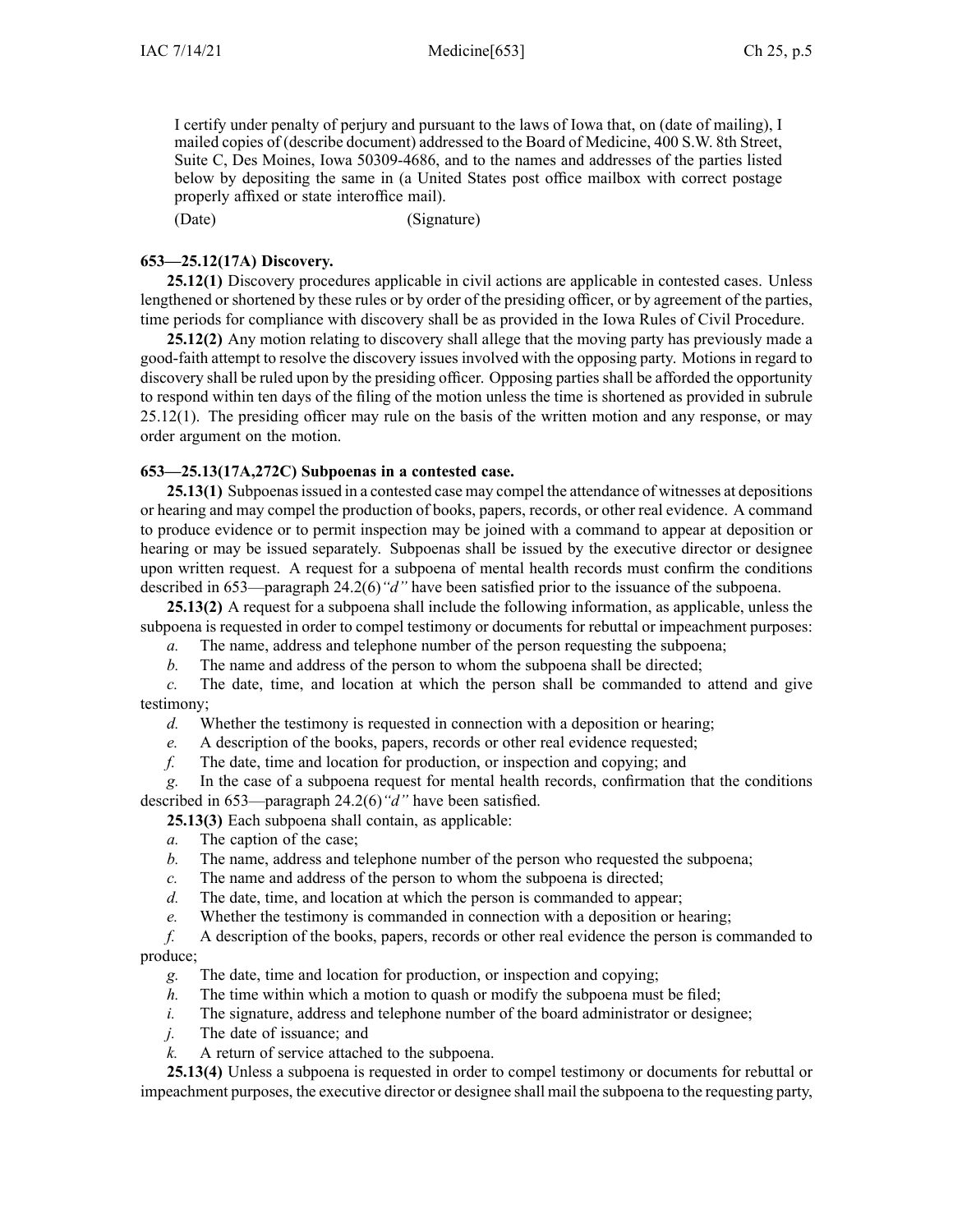with <sup>a</sup> copy to the opposing party. The person who requested the subpoena is responsible for serving the subpoena upon the subject of the subpoena.

**25.13(5)** Any person who is aggrieved or adversely affected by compliance with the subpoena, or any party to the contested case, who desires to challenge the subpoena must, within 14 days after service of the subpoena, or before the time specified for compliance if such time is less than 14 days, file with the board <sup>a</sup> motion to quash or modify the subpoena. The motion shall describe the legal reasons why the subpoena should be quashed or modified and may be accompanied by legal briefs or factual affidavits.

**25.13(6)** Upon receipt of <sup>a</sup> timely motion to quash or modify <sup>a</sup> subpoena, the board may reques<sup>t</sup> an administrative law judge to hold <sup>a</sup> hearing and issue <sup>a</sup> decision, or the board may conduct the hearing and issue <sup>a</sup> decision. Oral argumen<sup>t</sup> may be scheduled at the discretion of the board or the administrative law judge. The administrative law judge or the board may quash or modify the subpoena, deny the motion, or issue an appropriate protective order.

**25.13(7)** A person who is aggrieved by <sup>a</sup> ruling of an administrative law judge and who desires to challenge that ruling must appeal the ruling to the board by serving on the board's executive director, either in person or by certified mail, <sup>a</sup> notice of appeal within ten days after service of the decision of the administrative law judge.

**25.13(8)** If the person contesting the subpoena is not <sup>a</sup> party to the contested case, the board's decision is final for purposes of judicial review. If the person contesting the subpoena is <sup>a</sup> party to the contested case, the board's decision is not final for purposes of judicial review until there is <sup>a</sup> final decision in the contested case.

# **653—25.14(17A) Motions.**

25.14(1) No technical form for motions is required. However, prehearing motions must be in writing, state the grounds for relief, and state the relief sought.

25.14(2) Any party may file a written response to a motion within ten days after the motion is served, unless the time period is extended or shortened by the presiding officer. The presiding officer may consider <sup>a</sup> failure to respond within the required time period in ruling on <sup>a</sup> motion.

**25.14(3)** The presiding officer may schedule oral argumen<sup>t</sup> on any motion.

**25.14(4)** Motions pertaining to the hearing must be filed and served at least ten days prior to the date of hearing unless there is good cause for permitting later action or the time for such action is lengthened or shortened by rule of the board or an order of the presiding officer.

## **653—25.15(17A) Prehearing conferences.**

**25.15(1)** Any party may request a prehearing conference. Prehearing conferences shall be conducted by the executive director or designee, who may reques<sup>t</sup> the assistance of an administrative law judge. A written reques<sup>t</sup> for prehearing conference or an order for prehearing conference on the executive director's own motion shall be filed prior to the contested case hearing, but no later than 20 days prior to the hearing date.

**25.15(2)** The parties at <sup>a</sup> prehearing conference shall be prepared to discuss the following subjects, and the executive director or administrative law judge may issue appropriate orders concerning:

- *a.* The possibility of settlement.
- *b.* The entry of <sup>a</sup> scheduling order to include deadlines for completion of discovery.
- *c.* Stipulations of law or fact.
- *d.* Stipulations on the admissibility of exhibits.

*e.* Submission of exper<sup>t</sup> and other witness lists. Witness lists may be amended subsequent to the prehearing conference within the time limits established by the executive director or administrative law judge at the prehearing conference. Any such amendments must be served on all parties. Witnesses not listed on the final witness list may be excluded from testifying unless there was good cause for the failure to include their names.

*f.* Submission of exhibit lists. Exhibit lists may be amended subsequent to the prehearing conference within the time limits established by the executive director or administrative law judge at the prehearing conference. Other than rebuttal exhibits, exhibits that are not listed on the final exhibit list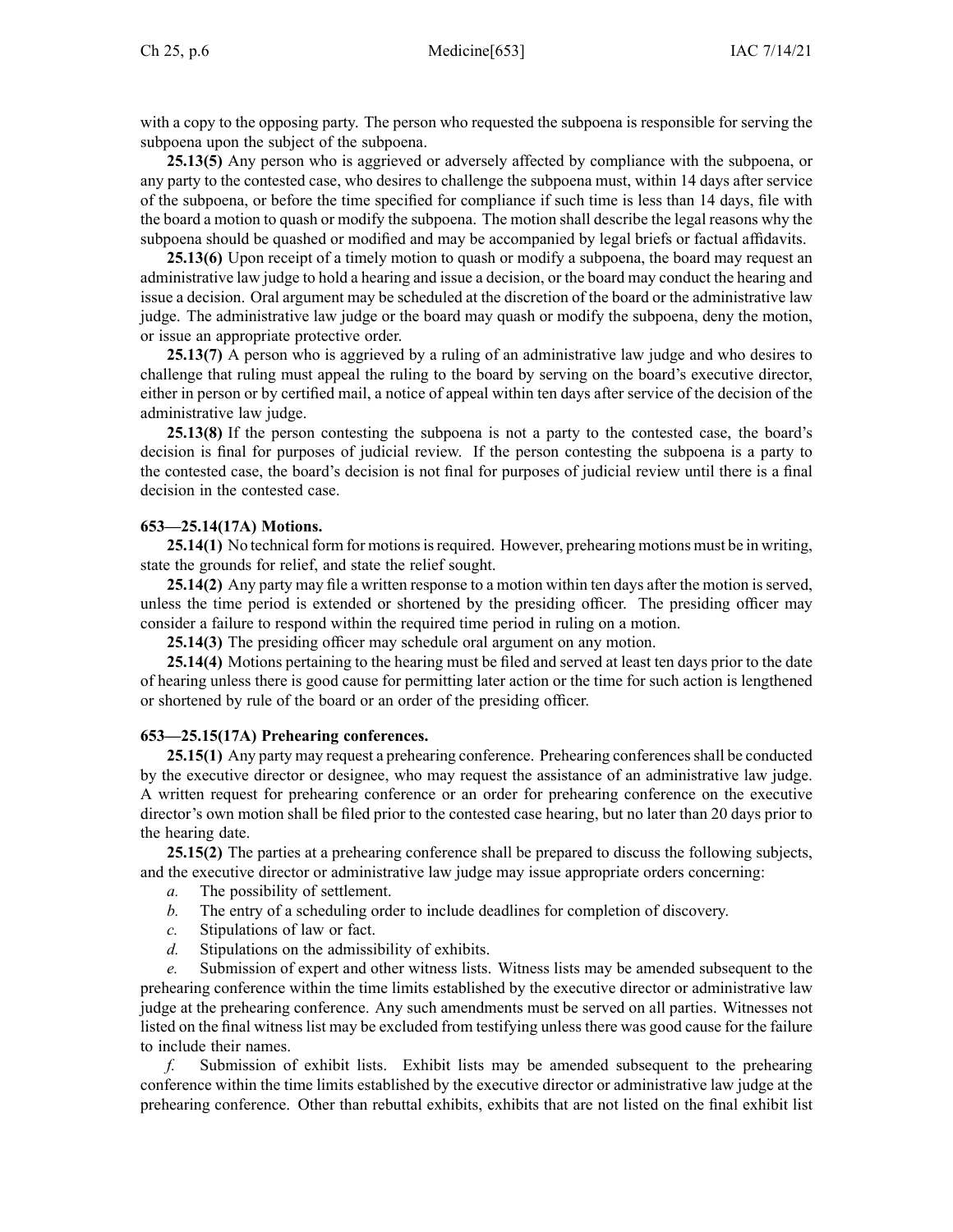may be excluded from admission into evidence unless there was good cause for the failure to include them.

- *g.* Stipulations for waiver of any provision of law.
- *h.* Identification of matters which the parties intend to reques<sup>t</sup> be officially noticed.
- *i.* Consideration of any additional matters which will expedite the hearing.

**25.15(3)** Prehearing conferences may be conducted by telephone unless otherwise ordered.

**653—25.16(17A) Continuances.** Unless otherwise provided, applications for continuances shall be filed with the board at least seven days before the date scheduled for hearing. If the application for continuance is not contested, the executive director or designee shall issue the appropriate order. If the application for continuance is contested, the matter shall be heard by the board as presiding officer or may be delegated by the board to an administrative law judge. No continuance shall be granted within seven days of the date of hearing excep<sup>t</sup> for extraordinary, extenuating or emergency circumstances.

**25.16(1)** A written application for <sup>a</sup> continuance shall:

*a.* Be made at the earliest possible time and no less than seven days before the hearing excep<sup>t</sup> in case of unanticipated emergencies;

- *b.* State the specific reasons for the reques<sup>t</sup> for continuance; and
- *c.* Be signed by the requesting party or the party's representative.

An oral application for <sup>a</sup> continuance may be made if the board or the presiding officer waives the requirement for <sup>a</sup> written motion. However, <sup>a</sup> party making such an oral application for <sup>a</sup> continuance must confirm that reques<sup>t</sup> by written application within two days after the oral reques<sup>t</sup> unless that requirement is waived by the board or the presiding officer. No application for continuance shall be made or granted without notice to all parties excep<sup>t</sup> in an emergency where notice is not feasible.

**25.16(2)** The board or presiding officer may require documentation of any grounds for continuance. In determining whether to gran<sup>t</sup> <sup>a</sup> continuance, the presiding officer may consider:

- *a.* Prior continuances;
- *b.* The interests of all parties;
- *c.* The public interest;
- *d.* The likelihood of informal settlement;
- *e.* The existence of an emergency;
- *f.* Any objection;
- *g.* Any applicable time requirements;
- *h.* The existence of <sup>a</sup> conflict in the schedules of counsel, parties, or witnesses;
- *i.* The timeliness of the request; and
- *j.* Other relevant factors.

## **653—25.17(272C) Settlement agreements.**

**25.17(1)** A contested case may be resolved by settlement agreement. Settlement negotiations may be initiated by any party at any stage of <sup>a</sup> contested case. No party is required to participate in the settlement process. The executive director, director of legal affairs, or prosecuting attorney shall have authority to negotiate on behalf of the board.

**25.17(2)** The full board shall not be involved in negotiations until <sup>a</sup> written proposed settlement is submitted to the full board for approval, unless both parties waive this prohibition.

**25.17(3)** Consent to negotiation by the respondent during settlement negotiation constitutes <sup>a</sup> waiver of notice and opportunity to be heard pursuan<sup>t</sup> to Iowa Code section [17A.17](https://www.legis.iowa.gov/docs/ico/section/17A.17.pdf). Thereafter, the prosecuting attorney is authorized to discuss settlement with the board chairperson or designee.

**25.17(4)** Settlement negotiations shall be completed at least seven days prior to the date scheduled for hearing whenever possible.

**25.17(5)** A settlement agreemen<sup>t</sup> is an open record.

# **653—25.18(17A) Hearing procedures.**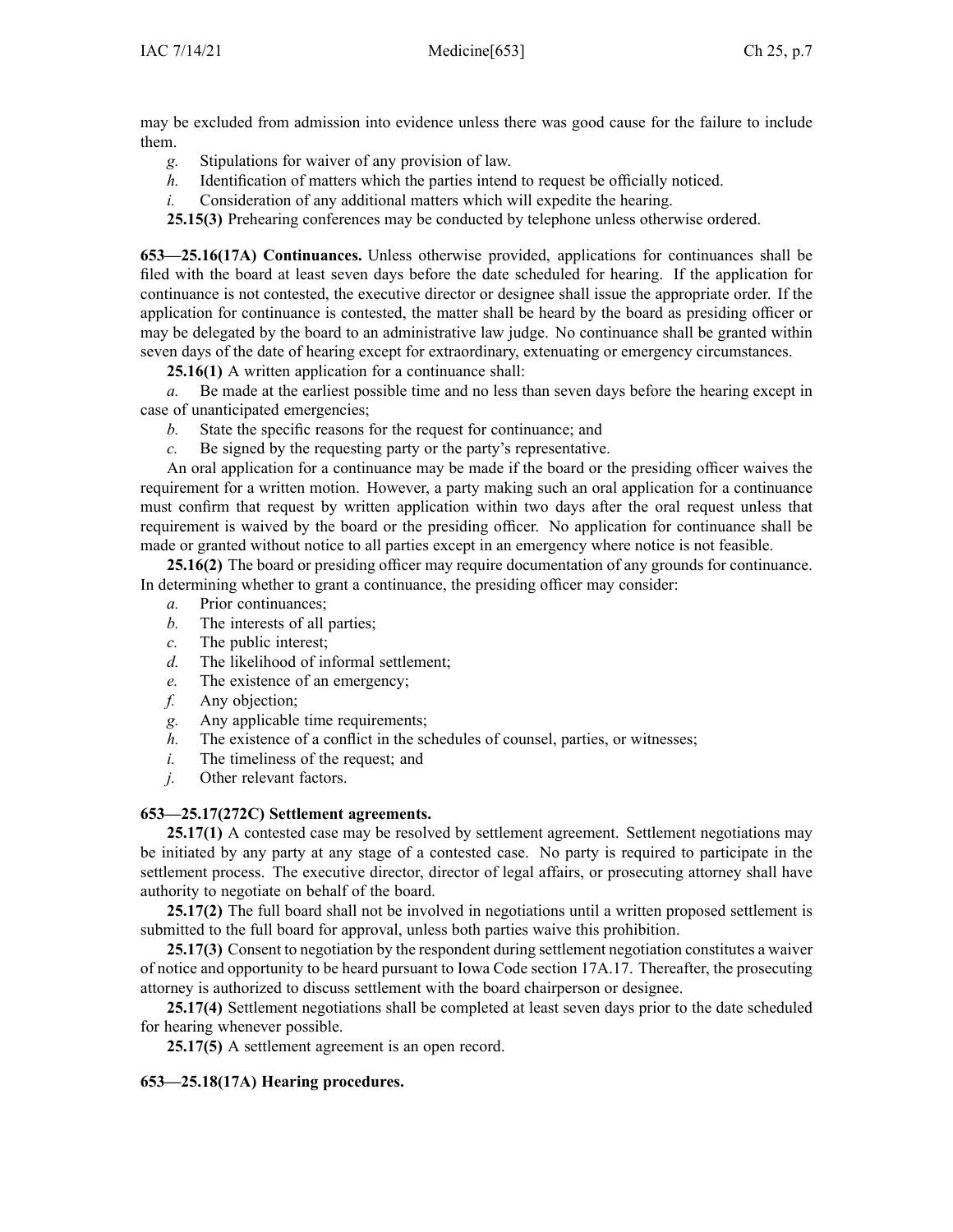#### Ch 25, p.8 Medicine[653] IAC 7/14/21

**25.18(1)** Hearings are conducted before <sup>a</sup> quorum of the board. When <sup>a</sup> sufficient number of board members are unavailable to hear <sup>a</sup> contested case, the executive director, or the executive director's designee, may reques<sup>t</sup> alternate members, as defined in rule [653—1.1](https://www.legis.iowa.gov/docs/iac/rule/653.1.1.pdf)(17A,147) and Iowa Code sections [148.2A](https://www.legis.iowa.gov/docs/ico/section/148.2A.pdf) and [148.7\(4\)](https://www.legis.iowa.gov/docs/ico/section/148.7.pdf), to serve on the hearing panel. A hearing panel must include at least six members, at least half of whom must be current board members, and at least half of whom must be licensed to practice medicine under Iowa Code chapter [148](https://www.legis.iowa.gov/docs/ico/chapter/148.pdf).

**25.18(2)** When, in the opinion of <sup>a</sup> majority of the board, it is desirable to obtain specialists within an area of practice when holding disciplinary hearings, the board may appoint <sup>a</sup> panel of three specialists who are not board members to make findings of fact and to repor<sup>t</sup> to the board. Such findings shall not include any recommendation for or against licensee discipline.

**25.18(3)** The presiding officer shall have the authority to administer oaths, to admit or exclude testimony or other evidence, and to rule on all motions and objections. The presiding officer may reques<sup>t</sup> that an administrative law judge perform any of these functions and may be assisted and advised by an administrative law judge.

**25.18(4)** All objections shall be timely made and stated on the record.

**25.18(5)** Parties have the right to appear personally and to be represented in all hearings or prehearing conferencesrelated to their case. Any party may be represented by an attorney at the party's own expense.

**25.18(6)** Subject to terms and conditions prescribed by the presiding officer, parties have the right to introduce evidence on issues of material fact, cross-examine witnesses presen<sup>t</sup> at the hearing as necessary for <sup>a</sup> full and true disclosure of the facts, presen<sup>t</sup> evidence in rebuttal, and submit briefs and engage in oral argument. Subject to terms and conditions prescribed by the presiding officer, parties may presen<sup>t</sup> the testimony of witnesses by affidavit, by written or video deposition, in person, by telephone, or by videoconference.

**25.18(7)** The presiding officer shall maintain the decorum of the hearing and may refuse to admit or may expel anyone whose conduct is disorderly.

**25.18(8)** Witnesses may be sequestered during the hearing.

**25.18(9)** The presiding officer shall have authority to gran<sup>t</sup> immunity from disciplinary action to <sup>a</sup> witness as provided by Iowa Code section [272C.6\(3\)](https://www.legis.iowa.gov/docs/ico/section/272C.6.pdf).

**25.18(10)** The presiding officer shall conduct the hearing in the following manner:

*a.* The presiding officer shall give an opening statement briefly describing the nature of the proceedings.

*b.* The parties shall be given an opportunity to presen<sup>t</sup> opening statements.

*c.* The parties shall presen<sup>t</sup> their cases in the sequence determined by the presiding officer.

*d.* Each witness shall be sworn or affirmed by the presiding officer or the court reporter, and be subject to examination and cross-examination. The presiding officer may limit questioning in <sup>a</sup> manner consistent with law.

*e.* When all parties and witnesses have been heard, the parties may be given the opportunity to presen<sup>t</sup> final arguments.

**25.18(11)** The board members and administrative law judge have the right to question <sup>a</sup> witness. Examination of witnesses by board members is subject to properly raised objections.

**25.18(12)** The hearing shall be open to the public unless the licensee requests that the hearing be closed. At the reques<sup>t</sup> of either party, or on the board's own motion, the presiding officer may issue <sup>a</sup> protective order to protect documents which are privileged or confidential by law. [**ARC [9952B](https://www.legis.iowa.gov/docs/aco/arc/9952B.pdf)**, IAB 1/11/12, effective 2/15/12; **ARC [2706C](https://www.legis.iowa.gov/docs/aco/arc/2706C.pdf)**, IAB 9/14/16, effective 10/19/16]

## **653—25.19(17A) Evidence.**

**25.19(1)** The presiding officer shall rule on admissibility of evidence and may, where appropriate, take official notice of facts in accordance with all applicable requirements of law.

**25.19(2)** Stipulation of facts is encouraged. The presiding officer may make <sup>a</sup> decision based on stipulated facts.

**25.19(3)** Evidence in the proceeding shall be confined to the issues as to which the parties received notice prior to the hearing unless the parties waive their right to such notice or the presiding officer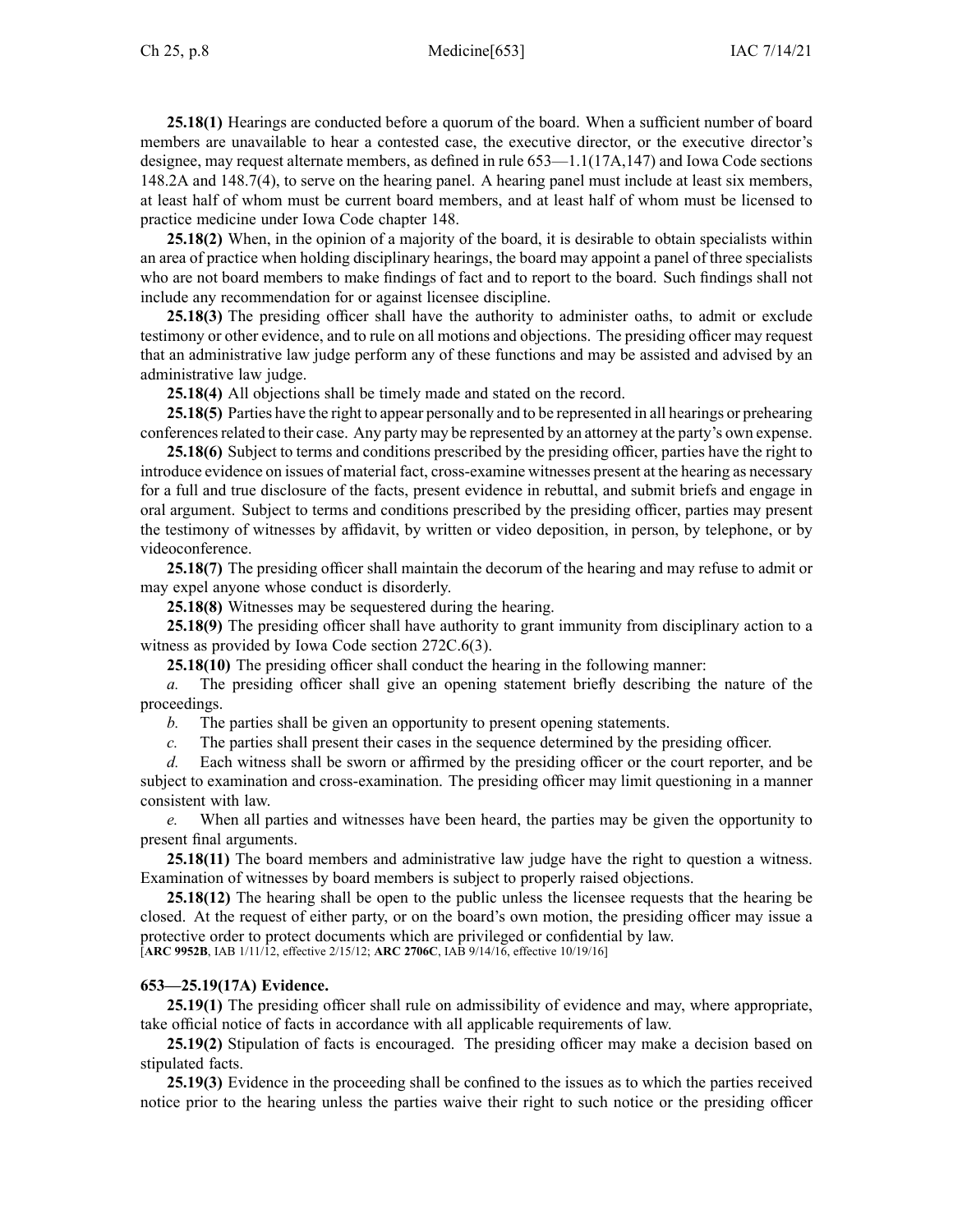determines that good cause justifies expansion of the issues. If the presiding officer decides to admit evidence on issues outside the scope of the notice over the objection of <sup>a</sup> party who did not have actual notice of those issues, that party, upon timely request, shall receive <sup>a</sup> continuance sufficient to amend pleadings and to prepare on the additional issue.

**25.19(4)** The party seeking admission of an exhibit must provide opposing parties with an opportunity to examine the exhibit prior to the ruling on its admissibility. Copies of documents should normally be provided to opposing parties.

All exhibits admitted into evidence shall be appropriately marked and be made par<sup>t</sup> of the record.

**25.19(5)** Any party may object to specific evidence or may reques<sup>t</sup> limits on the scope of any examination or cross-examination. Such an objection shall be accompanied by <sup>a</sup> brief statement of the grounds upon which it is based. The objection, the ruling on the objection, and the reasons for the ruling shall be noted in the record. The presiding officer may rule on the objection at the time it is made or may reserve <sup>a</sup> ruling until the written decision.

**25.19(6)** Whenever evidence is ruled inadmissible, the party offering that evidence may submit an offer of proof on the record. The party making the offer of proof for excluded oral testimony shall briefly summarize the testimony or, with permission of the presiding officer, presen<sup>t</sup> the testimony. If the excluded evidence consists of <sup>a</sup> document or exhibit, it shall be marked as par<sup>t</sup> of an offer of proof and inserted in the record.

#### **653—25.20(17A) Default.**

**25.20(1)** If <sup>a</sup> party fails to appear or participate in <sup>a</sup> contested case proceeding after proper service of notice, the presiding officer may, if no adjournment is granted, enter <sup>a</sup> default decision or proceed with the hearing and render <sup>a</sup> decision in the absence of the party.

**25.20(2)** Where appropriate and not contrary to law, any party may move for default against <sup>a</sup> party who has failed to appear after proper service.

**25.20(3)** Default decisions or decisions rendered on the merits after <sup>a</sup> party has failed to appear or participate in <sup>a</sup> contested case proceeding become final agency action unless, within 15 days after the date of notification or mailing of the decision, <sup>a</sup> motion to vacate is filed and served on all parties or an appeal of <sup>a</sup> decision on the merits is timely initiated within the time provided by subrule [25.24\(2\)](https://www.legis.iowa.gov/docs/iac/rule/653.25.24.pdf). A motion to vacate must state all facts relied upon by the moving party which establish that good cause existed for that party's failure to appear or participate at the contested case proceeding. Each fact so stated must be substantiated by at least one sworn affidavit of <sup>a</sup> person with personal knowledge of each such fact, which affidavit(s) must be attached to the motion.

**25.20(4)** The time for further appeal of <sup>a</sup> decision for which <sup>a</sup> timely motion to vacate has been filed is stayed pending <sup>a</sup> decision on the motion to vacate.

**25.20(5)** Properly substantiated and timely filed motions to vacate shall be granted only for good cause shown. The burden of proof as to good cause is on the moving party. Adverse parties shall have ten days to respond to <sup>a</sup> motion to vacate. Adverse parties shall be allowed to conduct discovery as to the issue of good cause and to presen<sup>t</sup> evidence on the issue prior to <sup>a</sup> decision on the motion, if <sup>a</sup> reques<sup>t</sup> to do so is included in that party's response.

**25.20(6)** "Good cause" for purposes of this rule shall have the same meaning as "good cause" for setting aside <sup>a</sup> default judgment under the Iowa Rules of Civil Procedure.

**25.20(7)** A decision denying <sup>a</sup> motion to vacate is subject to further appeal within the time limit allowed for further appeal of <sup>a</sup> decision on the merits in the contested case proceeding. A decision granting <sup>a</sup> motion to vacate is subject to interlocutory appeal by the adverse party pursuan<sup>t</sup> to rule [653—25.23](https://www.legis.iowa.gov/docs/iac/rule/653.25.23.pdf)(17A).

**25.20(8)** If <sup>a</sup> motion to vacate is granted and no timely interlocutory appeal has been taken, the presiding officer shall issue another statement of charges and the contested case shall proceed accordingly.

**25.20(9)** A default decision may provide either that the default decision is to be stayed pending <sup>a</sup> timely motion to vacate or that the default decision is to take effect immediately, subject to <sup>a</sup> reques<sup>t</sup> for stay under rule [653—25.27](https://www.legis.iowa.gov/docs/iac/rule/653.25.27.pdf)(17A).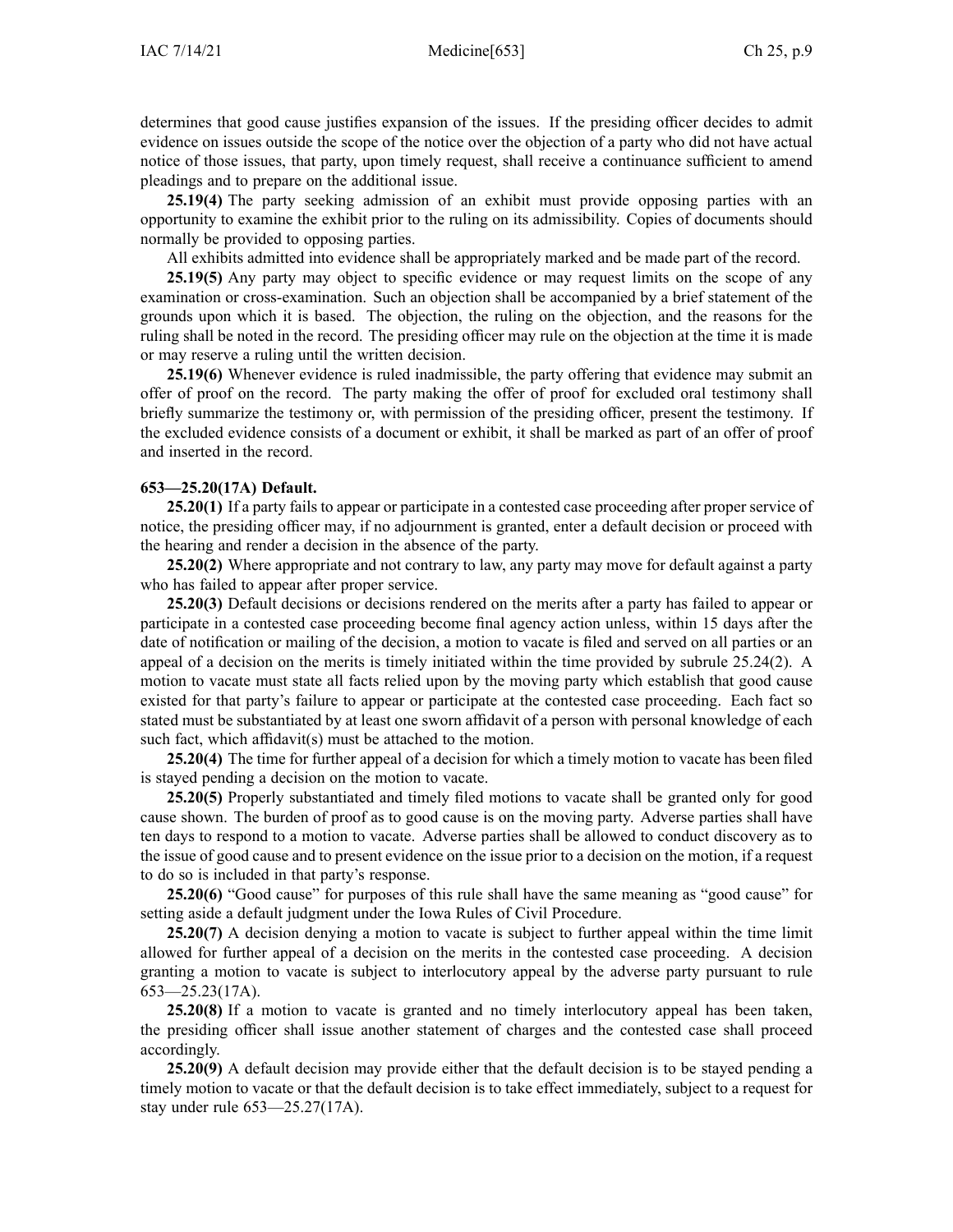#### **653—25.21(17A) Ex parte communication.**

**25.21(1)** Prohibited communications. Unless required for the disposition of ex parte matters specifically authorized by statute, following issuance of the statement of charges, there shall be no communication, directly or indirectly, between the presiding officer and any party or representative of any party or any other person with <sup>a</sup> direct or indirect interest in such case in connection with any issue of fact or law in the case excep<sup>t</sup> upon notice and opportunity for all parties to participate. Nothing in this provision is intended to preclude board members from communicating with other board members or members of the board staff, other than those with <sup>a</sup> personal interest in, or those engaged in personally investigating as defined in subrule [25.8\(2\)](https://www.legis.iowa.gov/docs/iac/rule/653.25.8.pdf), prosecuting, or advocating in, either the case under consideration or <sup>a</sup> pending factually related case involving the same parties, as long as those persons do not directly or indirectly communicate to the presiding officer any ex parte communications they have received of <sup>a</sup> type that the presiding officer would be prohibited from receiving or that furnish, augment, diminish, or modify the evidence in the record.

**25.21(2)** Prohibitions on ex parte communications commence with the issuance of the statement of charges in <sup>a</sup> contested case and continue for as long as the case is pending before the board.

**25.21(3)** Written, oral or other forms of communication are "ex parte" if made without notice and opportunity for all parties to participate.

**25.21(4)** To avoid prohibited ex parte communications, notice must be given in <sup>a</sup> manner reasonably calculated to give all parties <sup>a</sup> fair opportunity to participate. Notice of written communications shall be provided in compliance with rule [653—25.11](https://www.legis.iowa.gov/docs/iac/rule/653.25.11.pdf)(17A) and may be supplemented by telephone, facsimile, electronic mail or other means of notification. Where permitted, oral communications may be initiated through conference telephone call including all parties or their representatives.

**25.21(5)** Persons who jointly act as presiding officer in <sup>a</sup> pending contested case may communicate with each other without notice or opportunity for parties to participate to the extent necessary to carry out their function as presiding officer.

**25.21(6)** The executive director or director of legal affairs may be presen<sup>t</sup> during deliberations as long as that person is not disqualified from participating under rule [653—25.8](https://www.legis.iowa.gov/docs/iac/rule/653.25.8.pdf)(17A). The executive director or director of legal affairs shall not attempt to influence the board's decision in the proceeding.

**25.21(7)** Communications with the presiding officer involving uncontested scheduling or procedural matters do not require notice or opportunity for parties to participate. Parties should notify other parties prior to initiating such contact with the presiding officer when feasible, and shall notify other parties when seeking to continue hearings or other deadlines pursuant to rule [653—25.16](https://www.legis.iowa.gov/docs/iac/rule/653.25.16.pdf)(17A).

**25.21(8)** Disclosure of prohibited communications. A presiding officer who receives <sup>a</sup> prohibited ex parte communication during the contested case process must initially determine if the effect of the communication is so prejudicial that the presiding officer should be disqualified.

If the presiding officer determines that disqualification is warranted, a copy of any prohibited written communication, all written responses to the communication, <sup>a</sup> written summary stating the substance of any prohibited oral or other communication not available in written form for disclosure, all responses made, and the identity of each person from whom the presiding officer received <sup>a</sup> prohibited ex parte communication shall be submitted for inclusion in the record under seal by protective order.

*b.* If the presiding officer determines that disqualification is not warranted, such documents shall be submitted for inclusion in the record and served on all parties. Any party desiring to rebut the prohibited communication must be allowed the opportunity to do so upon written reques<sup>t</sup> filed within ten days after notice of the communication.

**25.21(9)** Promptly after being assigned to serve as presiding officer at any stage in <sup>a</sup> contested case proceeding, <sup>a</sup> presiding officer shall disclose to all parties material factual information received through ex parte communication prior to such assignment, unless the factual information has already been or shortly will be disclosed pursuan<sup>t</sup> to Iowa Code section [17A.13\(2\)](https://www.legis.iowa.gov/docs/ico/section/17A.13.pdf) or through discovery. Factual information contained in an investigative repor<sup>t</sup> or similar document need not be separately disclosed by the presiding officer as long as such documents have been or will shortly be provided to the parties.

**25.21(10)** The presiding officer may render <sup>a</sup> proposed or final decision imposing appropriate sanctions for violations of this rule including default, <sup>a</sup> decision against the offending party, censure,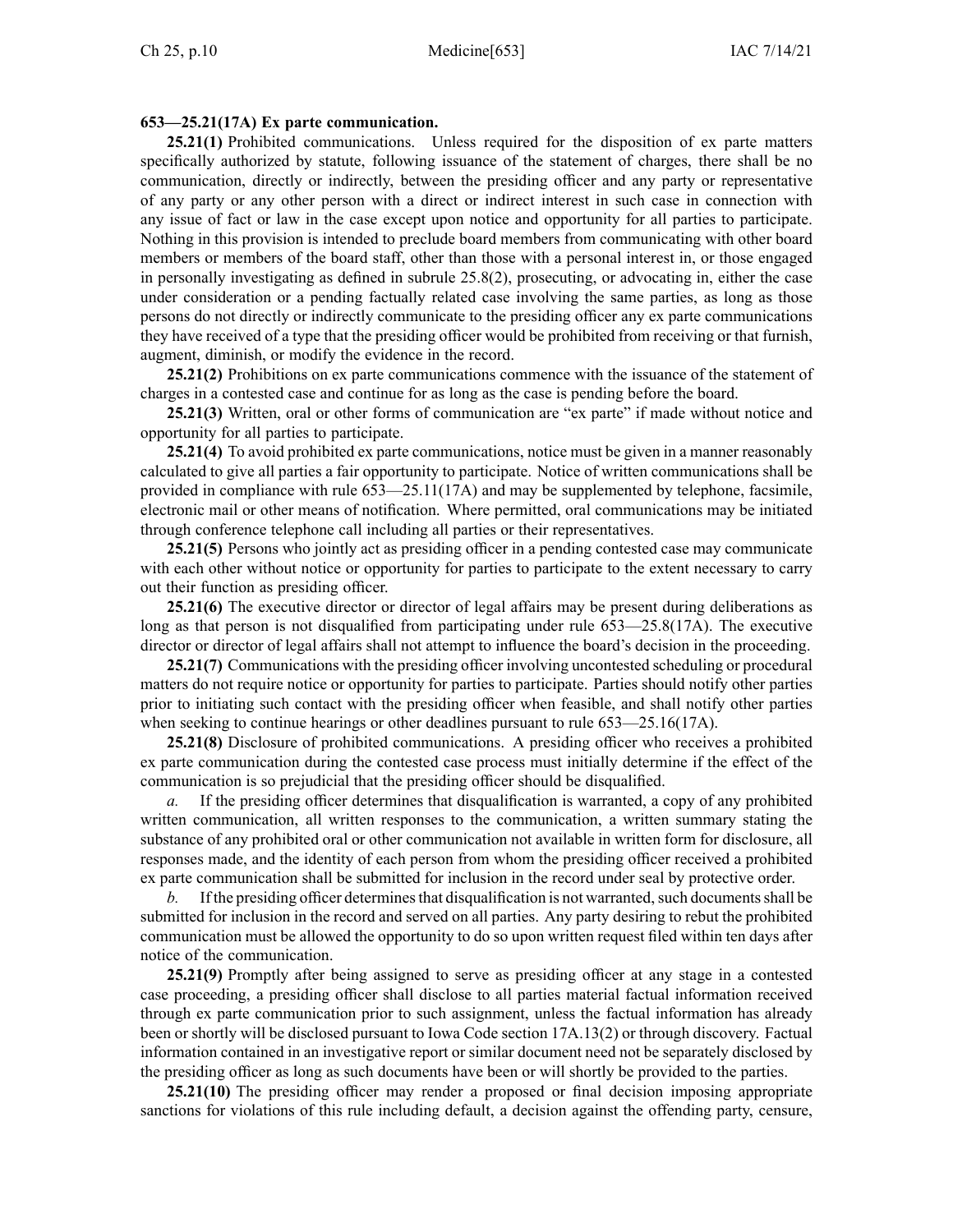or suspension or revocation of the privilege to practice before the board. Violation of ex parte communication prohibitions by board personnel shall be reported to the board and its executive director for possible sanctions including censure, suspension, dismissal, or other disciplinary action.

**653—25.22(17A) Recording costs.** Upon request, the board shall provide <sup>a</sup> copy of the whole or any portion of the record at cost. The cost of preparing <sup>a</sup> copy of the record or of transcribing the hearing record shall be paid by the requesting party.

**653—25.23(17A) Interlocutory appeals.** Upon written reques<sup>t</sup> of <sup>a</sup> party or on its own motion, the board may review an interlocutory order of the executive director, administrative law judge, or hearing panel. Any reques<sup>t</sup> for interlocutory review must be filed within 14 days of issuance of the challenged order, but no later than the time for compliance with the order or the date of hearing, whichever is first. In determining whether to do so, the board shall consider:

1. The extent to which its granting the interlocutory appeal would expedite final resolution of the case; and

2. The extent to which review of that interlocutory order by the board at the time it reviews the proposed decision of the presiding officer would provide an adequate remedy.

# **653—25.24(17A) Decisions.**

**25.24(1)** *Final decisions.*

*a.* When <sup>a</sup> quorum of the board presides over the reception of the evidence at the hearing, its decision is <sup>a</sup> final decision. A majority of the members of the board shall constitute <sup>a</sup> quorum. A final decision of the board is an open record. Final decisions shall be served on the parties in accordance with subrule [25.11\(2\)](https://www.legis.iowa.gov/docs/iac/rule/653.25.11.pdf).

*b.* A decision of <sup>a</sup> hearing panel containing alternate members is considered <sup>a</sup> final decision of the board, in accordance with Iowa Code section [148.2A](https://www.legis.iowa.gov/docs/ico/section/148.2A.pdf).

**25.24(2)** *Proposed panel decisions.*

*a. Panel of specialists.* When <sup>a</sup> panel of three specialists presides over the hearing, the panel shall issue <sup>a</sup> proposed panel decision which shall include findings of fact but shall not include conclusions of law. A proposed decision of <sup>a</sup> panel of specialists, together with <sup>a</sup> transcript of the proceedings and the exhibits presented, shall be reviewed by the board within 30 days of the date the proposed decision was issued.

*b. Panel of board members.* When <sup>a</sup> panel of three or more board members presides over the hearing, the panel shall issue <sup>a</sup> proposed panel decision which shall include proposed findings of fact, conclusions of law, and order. A proposed panel decision shall be reviewed by the board within 30 days of the date the proposed panel decision was issued. A proposed panel decision becomes <sup>a</sup> final decision without further proceedings unless appealed in accordance with paragraph [25.24\(2\)](https://www.legis.iowa.gov/docs/iac/rule/653.25.24.pdf) "c."

*c. Appeal of proposed panel decisions.* A proposed panel decision pursuan<sup>t</sup> to paragraph [25.24\(2\)](https://www.legis.iowa.gov/docs/iac/rule/653.25.24.pdf)*"a"* or *"b"* may be appealed to the full board by either party by serving on the executive director, either in person or by certified mail, <sup>a</sup> notice of appeal within 30 days after service of the proposed decision on the appealing party.

(1) Following receipt of <sup>a</sup> notice of appeal, the board shall enter an order establishing <sup>a</sup> schedule for submission of briefs and oral argument. The parties shall serve their briefs on the board and shall furnish an additional copy to each party by first-class mail.

(2) Oral argumen<sup>t</sup> shall be heard by the board unless waived by both parties. The time granted each party for oral argumen<sup>t</sup> shall be established by the board.

(3) The record on appeal shall be the entire record made before the hearing panel or administrative law judge.

*d. Confidentiality.* At no time prior to the release of the final decision by the board shall <sup>a</sup> proposed decision be made public or distributed to any person other than the parties.

*e. Requests to presen<sup>t</sup> additional evidence.* A party may reques<sup>t</sup> the taking of additional evidence after the issuance of <sup>a</sup> proposed decision only by establishing that: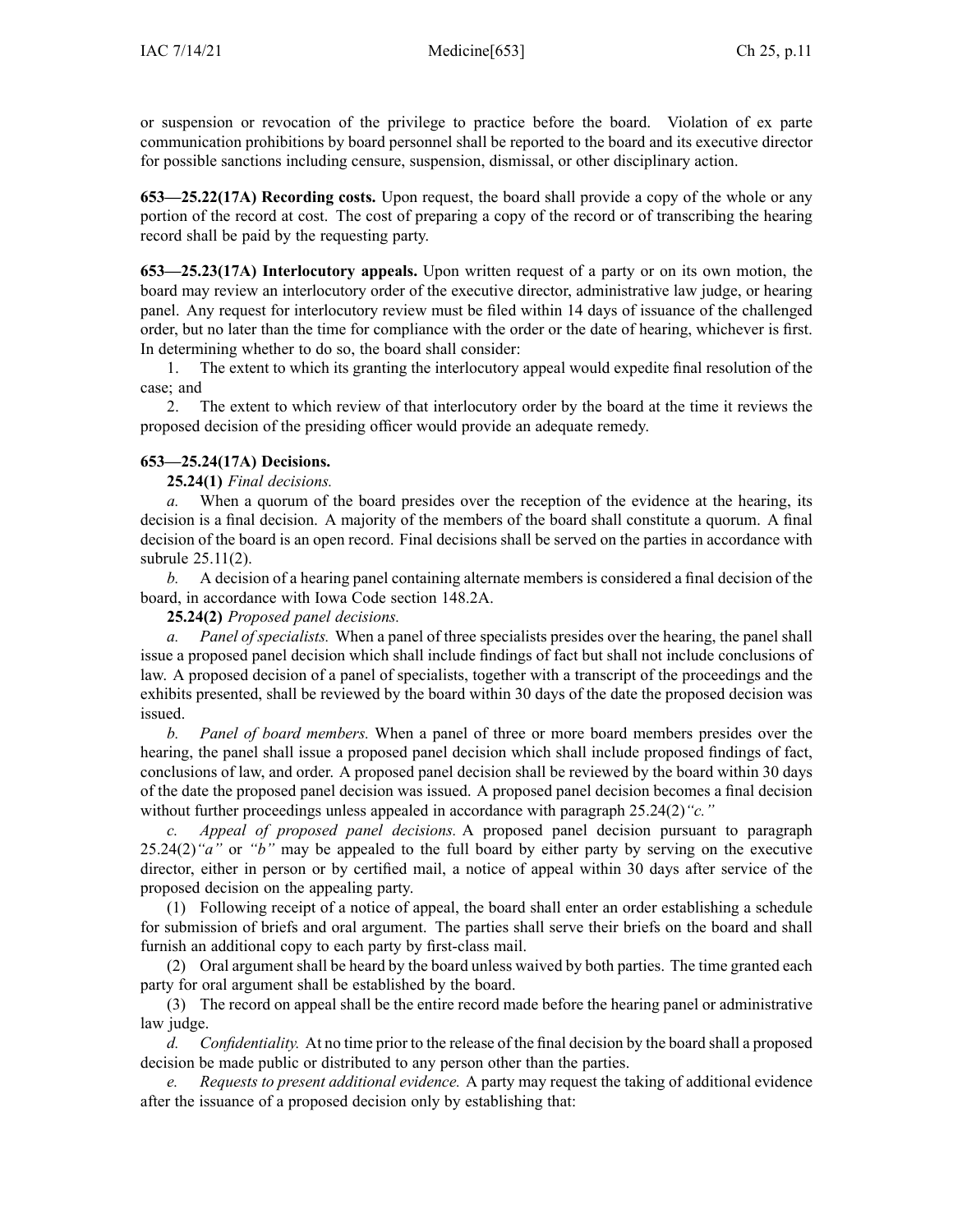- (1) The evidence is material; and
- (2) The evidence arose after the completion of the original hearing; or
- (3) Good cause exists for failure to presen<sup>t</sup> the evidence at the original hearing; and
- (4) The party has not waived the right to presen<sup>t</sup> additional evidence.

A written reques<sup>t</sup> to presen<sup>t</sup> additional evidence must be filed with the notice of appeal or by <sup>a</sup> nonappealing party within 14 days of service of the notice of appeal. The board may remand <sup>a</sup> case to the hearing panel for further hearing or may itself preside at the taking of additional evidence.

# **653—25.25(272C) Disciplinary sanctions.**

**25.25(1)** If the board concludes following <sup>a</sup> contested case hearing that discipline is warranted, the board has authority to impose any of the following disciplinary sanctions:

- *a.* Revocation.
- *b.* Suspension.
- *c.* Restriction.
- *d.* Probation.
- *e.* Additional education or training.
- *f.* Reexamination.

*g.* Physical or mental evaluation or substance abuse evaluation, or alcohol or drug screening or clinical competency evaluation.

- *h.* Civil penalties not to exceed \$10,000.
- *i.* Citation and warning.
- *j.* Imposition of such other sanctions allowed by law as may be appropriate.

**25.25(2)** At the discretion of the board, the following factors may be considered by the board in determining the nature and severity of the disciplinary sanction to be imposed:

- *a.* The relative seriousness of the violation.
- *b.* The facts of the particular violation.
- *c.* Any extenuating circumstances or other countervailing considerations.
- *d.* Number of prior complaints, informal letters or disciplinary charges.
- *e.* Seriousness of prior complaints, informal letters or disciplinary charges.
- *f.* Whether the licensee has taken remedial action.

*g.* Such other factors as may reflect upon the competency, ethical standards and professional conduct of the licensee.

**25.25(3)** Notwithstanding subrule [25.25\(1\)](https://www.legis.iowa.gov/docs/iac/rule/653.25.25.pdf), pursuan<sup>t</sup> to Iowa Code section [272C.15](https://www.legis.iowa.gov/docs/ico/section/272C.15.pdf), the board may only revoke or suspend <sup>a</sup> license for the commission of <sup>a</sup> crime if the offense directly relates to the duties and responsibilities of the profession, as defined in [653—paragraph](https://www.legis.iowa.gov/docs/iac/rule/653.9.3.pdf) 9.3(3)*"a."* [**ARC [5749C](https://www.legis.iowa.gov/docs/aco/arc/5749C.pdf)**, IAB 7/14/21, effective 8/18/21]

# **653—25.26(17A) Application for rehearing.**

**25.26(1)** *Who may file.* Any party to <sup>a</sup> contested case proceeding may file an application for rehearing from <sup>a</sup> final order.

**25.26(2)** *Content of application.* The application for rehearing shall state on whose behalf it is filed, the specific grounds for rehearing, and the relief sought. In addition, the application shall state whether the applicant desires reconsideration of all or par<sup>t</sup> of the agency decision on the existing record and whether, on the basis of the grounds enumerated in paragraph [25.24\(2\)](https://www.legis.iowa.gov/docs/iac/rule/653.25.24.pdf)*"e"* and subrule [25.26\(5\)](https://www.legis.iowa.gov/docs/iac/rule/653.25.26.pdf), the applicant requests an opportunity to submit additional evidence.

**25.26(3)** *Filing deadline.* The application shall be filed with the board within 20 days after issuance of the final decision.

**25.26(4)** *Notice to other parties.* A copy of the application shall be timely mailed by the applicant to all parties of record not joining therein.

**25.26(5)** *Additional evidence.* A reques<sup>t</sup> that additional evidence be considered on rehearing shall be governed by paragraph [25.24\(2\)](https://www.legis.iowa.gov/docs/iac/rule/653.25.24.pdf)*"e."*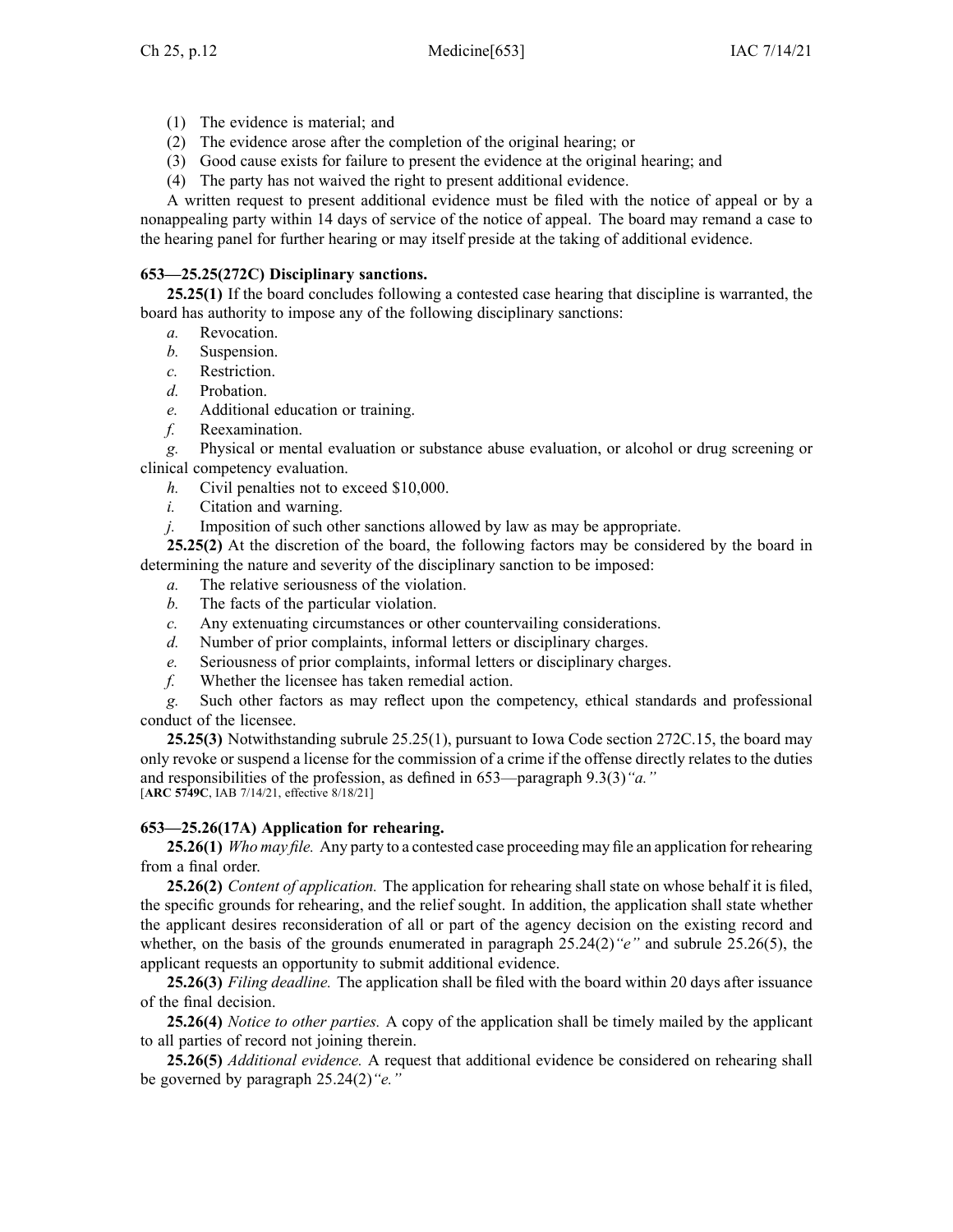**25.26(6)** *Disposition.* Any application for <sup>a</sup> rehearing shall be deemed denied unless the agency grants the application within 20 days after its filing.

**25.26(7)** *Only remedy.* Application for rehearing is the only procedure by which <sup>a</sup> party may reques<sup>t</sup> that the board reconsider <sup>a</sup> final board decision.

#### **653—25.27(17A) Stays of agency actions.**

**25.27(1)** *When available.* Any party to <sup>a</sup> contested case proceeding may petition the board for <sup>a</sup> stay of an order issued in that proceeding or for other temporary remedies, pending review by the board or pending judicial review. The petition shall state the reasons justifying <sup>a</sup> stay or other temporary remedy.

**25.27(2)** *When granted.* In determining whether to gran<sup>t</sup> <sup>a</sup> stay, the board shall consider the factors listed in Iowa Code section [17A.19\(5\)](https://www.legis.iowa.gov/docs/ico/section/17A.19.pdf)*"c."* The board shall not gran<sup>t</sup> <sup>a</sup> stay in any case in which the district court would be expressly prohibited by statute from granting <sup>a</sup> stay.

**653—25.28(17A) No factual dispute contested cases.** If the parties agree that no dispute of material fact exists as to <sup>a</sup> matter that would be <sup>a</sup> contested case if such <sup>a</sup> dispute of fact existed, the parties may presen<sup>t</sup> all relevant admissible evidence either by stipulation or otherwise as agreed by the parties, without necessity for the production of evidence at an evidentiary hearing. If such agreemen<sup>t</sup> is reached, <sup>a</sup> jointly submitted schedule detailing the method and timetable for submission of the record, briefs and oral argumen<sup>t</sup> should be submitted to the presiding officer for approval as soon as practicable.

#### **653—25.29(17A) Emergency adjudicative proceedings.**

**25.29(1)** *Emergency action.* To the extent necessary to preven<sup>t</sup> or avoid immediate danger to the public health, safety, or welfare, and consistent with the Constitution and other provisions of law, the board may issue <sup>a</sup> written order in compliance with Iowa Code section [17A.18A](https://www.legis.iowa.gov/docs/ico/section/17A.18A.pdf) to suspend <sup>a</sup> license in whole or in part, order the cessation of any continuing activity, order affirmative action, or take other action within the jurisdiction of the board by emergency adjudicative order. Before issuing an emergency adjudicative order, the board shall consider factors including, but not limited to, the following:

*a.* Whether there has been <sup>a</sup> sufficient factual investigation to ensure that the board is proceeding on the basis of reliable information;

*b.* Whether the specific circumstances which pose immediate danger to the public health, safety or welfare have been identified and determined to be continuing;

*c.* Whether the person required to comply with the emergency adjudicative order may continue to engage in other activities without posing immediate danger to the public health, safety or welfare;

*d.* Whether imposition of monitoring requirements or other interim safeguards would be sufficient to protect the public health, safety or welfare; and

*e.* Whether the specific action contemplated by the board is necessary to avoid the immediate danger.

#### **25.29(2)** *Issuance of order.*

*a.* An emergency adjudicative order shall contain findings of fact, conclusions of law, and policy reasons to justify the determination of an immediate danger and the board's decision to take immediate action. The order is an open record.

*b.* The written emergency adjudicative order shall be immediately delivered to the person who is required to comply with the order, by utilizing one or more of the following procedures:

(1) Personal delivery;

(2) Certified mail, return receipt requested, to the last address on file with the agency;

(3) Certified mail to the last address on file with the agency; or

(4) Fax, which may be used as the sole method of delivery if the person required to comply with the order has filed <sup>a</sup> written reques<sup>t</sup> that board orders be sent by fax and has provided <sup>a</sup> fax number for that purpose.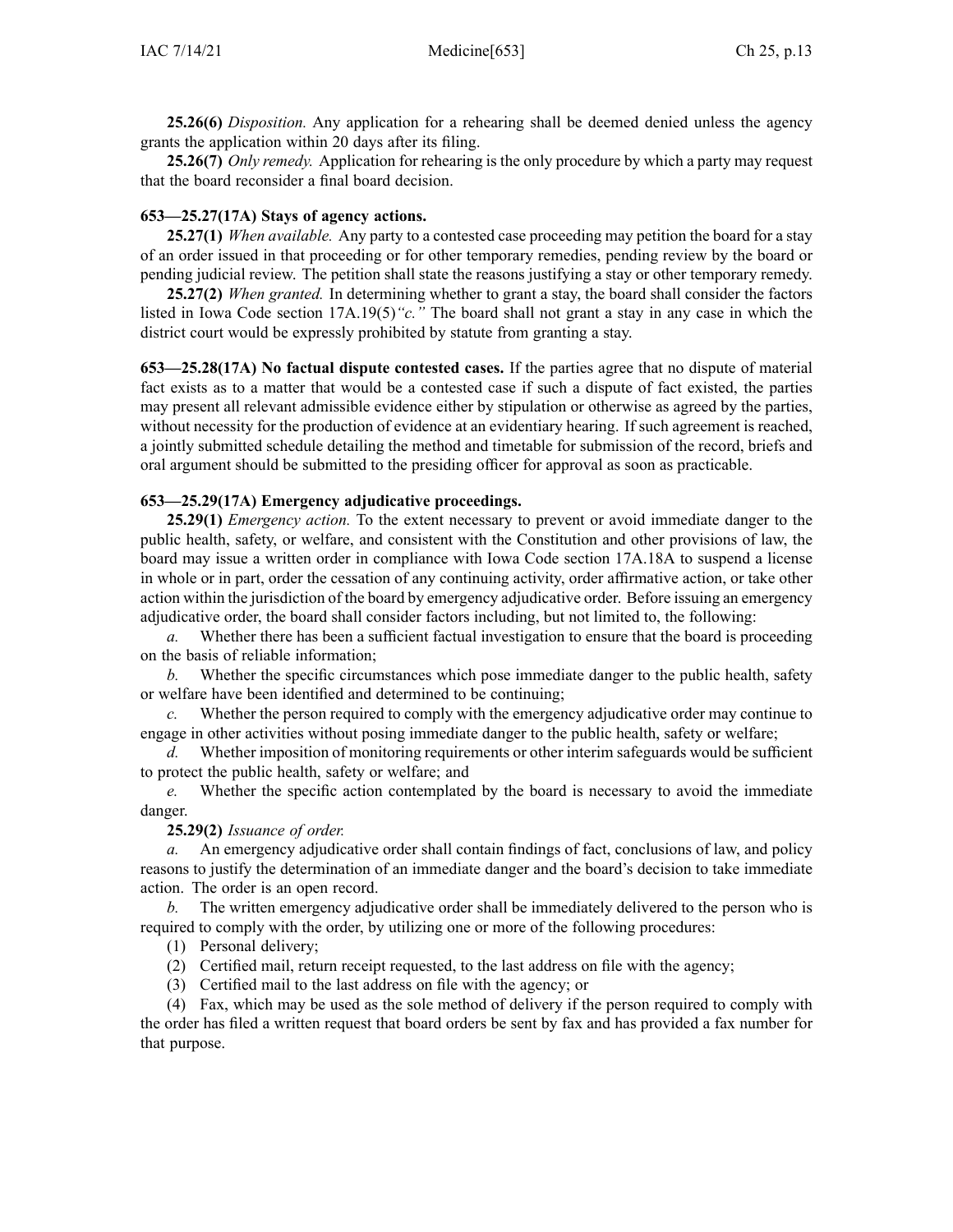*c.* To the degree practicable, the board shall select the procedure for providing written notice that best ensures prompt, reliable delivery.

**25.29(3)** *Oral notice.* Unless the written emergency adjudicative order is provided by personal delivery on the same day that the order is issued, the board shall make reasonable immediate efforts to contact by telephone the person who is required to comply with the order.

**25.29(4)** *Completion of proceedings.* After the issuance of an emergency adjudicative order, the board shall proceed as quickly as feasible to complete any proceedings that would be required if the matter did not involve an immediate danger.

Issuance of <sup>a</sup> written emergency adjudicative order shall include notification of the date on which board proceedings are scheduled for hearing. The licensee subject to the emergency adjudicative order may reques<sup>t</sup> <sup>a</sup> continuance of the hearing at any time upon written application to the board. The board will be granted <sup>a</sup> continuance only in compelling circumstances upon written application.

**653—25.30(17A) Appeal of license denial.** An applicant may appeal <sup>a</sup> preliminary notice of denial of license by filing <sup>a</sup> written notice of appeal and reques<sup>t</sup> for hearing with the board within 30 days of the date that the preliminary notice of denial of license was mailed by the board. The hearing shall be <sup>a</sup> contested case and shall be conducted in accordance with this chapter.

**653—25.31(17A) Judicial review and appeal.** Judicial review of the board's action may be sought in accordance with the terms of the Iowa administrative procedure Act, from and after the date of the board's order.

**653—25.32(17A) Open record.** The final decision of the board is an open record. The board shall repor<sup>t</sup> final decisions to the appropriate organizations, including but not limited to the National Practitioner Data Bank, the Federation of State Medical Boards and all media and other organizations that have filed <sup>a</sup> reques<sup>t</sup> for public information.

## **653—25.33(272C) Disciplinary hearings—fees and costs.**

**25.33(1)** *Definitions.* As used in this rule in relation to <sup>a</sup> formal disciplinary action filed by the board against <sup>a</sup> licensee:

*"Deposition"* means the testimony of <sup>a</sup> person taken pursuan<sup>t</sup> to subpoena or at the reques<sup>t</sup> of the state of Iowa taken in <sup>a</sup> setting other than <sup>a</sup> hearing.

*"Evaluation fees"* means actual costs incurred by the board in <sup>a</sup> physical, mental, chemical abuse, other impairment-related examination or evaluation or clinical competency evaluation of <sup>a</sup> licensee when the examination or evaluation is conducted pursuan<sup>t</sup> to an order of the board.

*"Expenses"* means costs incurred by persons appearing pursuan<sup>t</sup> to subpoena or at the reques<sup>t</sup> of the state of Iowa for purposes of providing testimony on the par<sup>t</sup> of the state of Iowa in <sup>a</sup> hearing or other official proceeding and shall include mileage reimbursement at the rate specified in Iowa Code section [70A.9](https://www.legis.iowa.gov/docs/ico/section/70A.9.pdf) or, if commercial air or ground transportation is used, the actual cost of transportation to and from the proceeding. Also included are actual costs incurred for meals and necessary lodging.

*"Transcript"* means <sup>a</sup> printed verbatim reproduction of everything said on the record during <sup>a</sup> hearing or other official proceeding.

*"Witness fees"* means compensation paid by the board to persons appearing pursuan<sup>t</sup> to subpoena or at the reques<sup>t</sup> of the state of Iowa for purposes of providing testimony on the par<sup>t</sup> of the state of Iowa. For the purpose of this rule, compensation shall be the same as outlined in Iowa Code section [622.69](https://www.legis.iowa.gov/docs/ico/section/622.69.pdf) or [622.72](https://www.legis.iowa.gov/docs/ico/section/622.72.pdf), as applicable.

**25.33(2)** *Disciplinary hearing fee.* The board may charge <sup>a</sup> fee not to exceed \$75 for conducting <sup>a</sup> disciplinary hearing which results in disciplinary action taken against the licensee by the board.

An order assessing <sup>a</sup> fee shall be included as par<sup>t</sup> of the board's final decision. The order shall direct the licensee to deliver paymen<sup>t</sup> directly to the board as provided in subrule [25.33\(6\)](https://www.legis.iowa.gov/docs/iac/rule/653.25.33.pdf).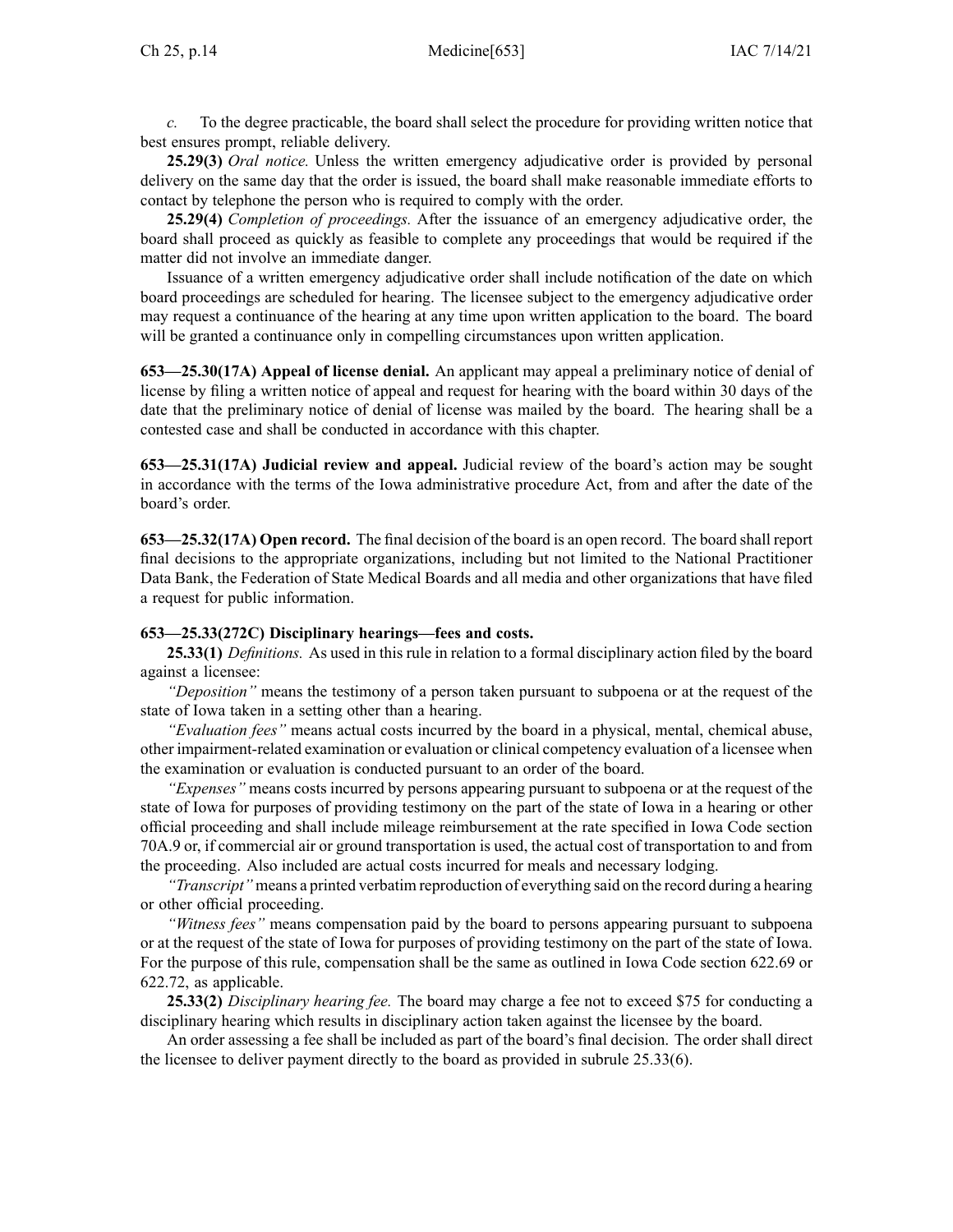**25.33(3)** *Recovery of related hearing costs.* The board may also recover from the licensee the costs for transcripts, witness fees and expenses, depositions, and medical examination fees. The board may assess these costs in the manner it deems most equitable in accordance with the following:

*a. Transcript costs.* The board may recover the costs for the court reporter and assess the transcript costs against the licensee pursuan<sup>t</sup> to Iowa Code section [272C.6\(6\)](https://www.legis.iowa.gov/docs/ico/section/272C.6.pdf) or against the requesting party pursuan<sup>t</sup> to Iowa Code section [17A.12\(7\)](https://www.legis.iowa.gov/docs/ico/section/17A.12.pdf).

(1) The cost of the transcript includes the transcript of the original contested case hearing before the board, as well as transcripts of any other formal proceedings before the board which occur after the notice of the contested case hearing is filed.

(2) In the event of an appeal to the full board from <sup>a</sup> proposed decision, the appealing party shall timely reques<sup>t</sup> and pay for the transcript necessary for use in the agency appeal process.

*b. Witness fees and expenses.* The parties in <sup>a</sup> contested case shall be responsible for any witness fees and expenses incurred by witnesses appearing at the contested case hearing. In addition, the board may assess <sup>a</sup> licensee the witness fees and expenses incurred by witnesses called to testify on behalf of the state of Iowa, provided that the costs are calculated as follows:

(1) The costs for lay witnesses shall be determined in accordance with Iowa Code section [622.69](https://www.legis.iowa.gov/docs/ico/section/622.69.pdf). For purposes of calculating the mileage expenses allowed under that section, the provisions of Iowa Code section [625.2](https://www.legis.iowa.gov/docs/ico/section/625.2.pdf) do not apply.

(2) The costs for exper<sup>t</sup> witnesses shall be determined in accordance with Iowa Code section [622.72](https://www.legis.iowa.gov/docs/ico/section/622.72.pdf). For purposes of calculating the mileage expenses allowed under that section, the provisions of Iowa Code section [625.2](https://www.legis.iowa.gov/docs/ico/section/625.2.pdf) do not apply.

(3) The provisions of Iowa Code section [622.74](https://www.legis.iowa.gov/docs/ico/section/622.74.pdf) regarding advance paymen<sup>t</sup> of witness fees and the consequences of failure to make such paymen<sup>t</sup> are applicable with regard to witnesses who are subpoenaed by either party to testify at the hearing.

(4) The board may assess as costs the meal and lodging expenses necessarily incurred by witnesses testifying at the reques<sup>t</sup> of the state of Iowa. Meal and lodging costs shall not exceed the reimbursement employees of the state of Iowa receive for these expenses under the department of revenue guidelines in effect on January 1, 2005.

*c. Deposition costs.* Deposition costs for purposes of allocating costs against <sup>a</sup> licensee include only those deposition costs incurred by the state of Iowa. The licensee is directly responsible for the paymen<sup>t</sup> of deposition costs incurred by the licensee.

(1) The costs for depositions include the cost of transcripts, the daily charge of the court reporter for attending and transcribing the deposition, and all mileage and travel time charges of the court reporter for traveling to and from the deposition which are charged in the ordinary course of business.

(2) If the deposition is of an exper<sup>t</sup> witness, the deposition cost includes <sup>a</sup> reasonable fee for an exper<sup>t</sup> witness. This fee shall not exceed the expert's customary hourly or daily fee, and shall include the time reasonably and necessarily spen<sup>t</sup> in connection with such deposition, including the time spen<sup>t</sup> in travel to and from the deposition, but excluding time spen<sup>t</sup> in preparation for that deposition.

*d. Medical examination fees.* All costs of physical or mental examinations or substance abuse evaluations or drug screening or clinical competency evaluations ordered by the board pursuan<sup>t</sup> to Iowa Code section [272C.9\(1\)](https://www.legis.iowa.gov/docs/ico/section/272C.9.pdf) as par<sup>t</sup> of an investigation of <sup>a</sup> pending complaint or as <sup>a</sup> sanction following <sup>a</sup> contested case shall be paid directly by the licensee.

**25.33(4)** *Certification of reimbursable costs.* The executive director or designee shall certify any reimbursable costs incurred by the board. The executive director shall calculate the specific costs, certify the cost calculated, and file the certification as par<sup>t</sup> of the record in the contested case. A copy of the certification shall be served on the party responsible for paymen<sup>t</sup> of the certified costs at the time of the filing.

**25.33(5)** *Assessment of fees and costs.* A final decision of the board imposing disciplinary action against <sup>a</sup> licensee shall include the amount of any disciplinary hearing fee assessed, which shall not exceed \$75. If the board also assesses reimbursable costs against the licensee, the board shall file <sup>a</sup> Certification of Reimbursable Costs which includes <sup>a</sup> statement of costs delineating each category of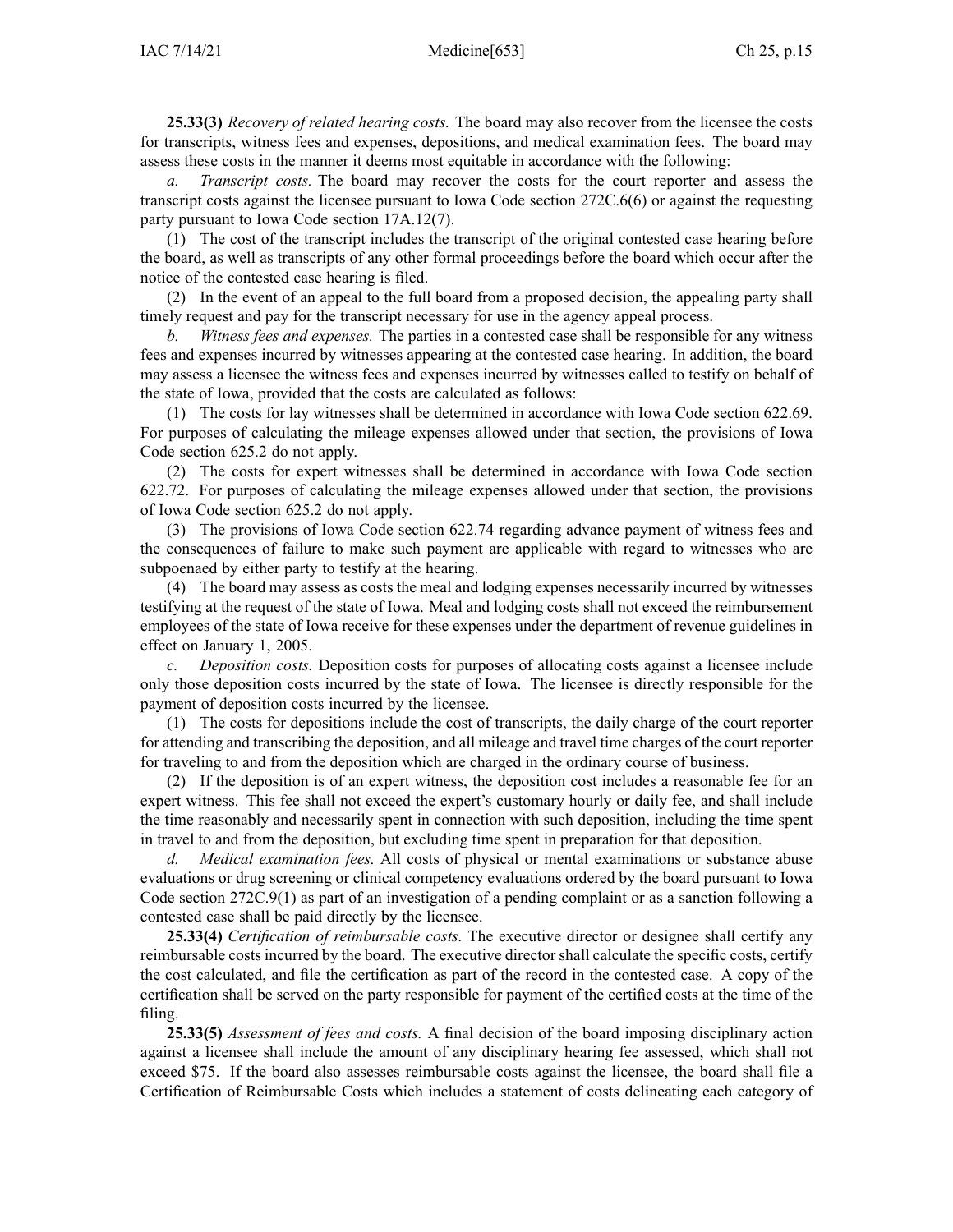costs and the amount assessed. The board shall specify the time period in which the fees and costs must be paid by the licensee.

*a.* Prior to seeking judicial review, <sup>a</sup> party shall file an objection to any fees or costs imposed by the board in order to exhaust administrative remedies. An objection shall be filed in the form of an application for rehearing pursuan<sup>t</sup> to Iowa Code section [17A.16\(2\)](https://www.legis.iowa.gov/docs/ico/section/17A.16.pdf).

The application shall be resolved by the board consistent with the procedures for ruling on an application for rehearing. Any dispute regarding the calculations of any fees or costs to be assessed may be resolved by the board upon receipt of the parties' written objections.

**25.33(6)** *Payment of fees and costs.* All fees and costs assessed pursuan<sup>t</sup> to this rule shall be made in the form of <sup>a</sup> check or money order made payable to Iowa Board of Medicine and delivered by the licensee to the board office.

**25.33(7)** *Failure to make payment.* Failure of <sup>a</sup> licensee to pay any fees and costs within the time specified in the board's decision shall constitute <sup>a</sup> violation of an order of the board and shall be grounds for disciplinary action.

**25.33(8)** *Repayment receipts.* Fees and costs collected by the board pursuan<sup>t</sup> to this rule shall be considered repaymen<sup>t</sup> receipts as defined in Iowa Code section [8.2](https://www.legis.iowa.gov/docs/ico/section/8.2.pdf).

These rules are intended to implement Iowa Code chapters [17A](https://www.legis.iowa.gov/docs/ico/chapter/17A.pdf), [147](https://www.legis.iowa.gov/docs/ico/chapter/147.pdf), [148](https://www.legis.iowa.gov/docs/ico/chapter/148.pdf), and [272C](https://www.legis.iowa.gov/docs/ico/chapter/272C.pdf). [Filed 2/5/79, Notice 11/29/78—published 2/21/79, effective 3/29/79] [Filed without Notice 2/14/80—published 3/5/80, effective 4/9/80] [Filed 10/10/80, Notice 8/20/80—published 10/29/80, effective 12/3/80] [Filed 6/14/82, Notice 4/28/82—published 7/7/82, effective 8/11/82] [Filed 9/9/83, Notice 8/3/83—published 9/28/83, effective 11/2/83] [Filed 3/9/84, Notice 1/18/84—published 3/28/84, effective 5/2/84] [Filed 10/19/84, Notice 8/29/84—published 11/7/84, effective 12/12/84]<sup>2</sup> [Filed emergency 4/15/88—published 5/4/88, effective 4/15/88] [Filed 10/28/88, Notice 6/15/88—published 11/16/88, effective 12/21/88] [Filed 7/21/89, Notice 5/17/89—published 8/9/89, effective 9/13/89] [Filed 8/2/90, Notice 5/30/90—published 8/22/90, effective 9/26/90] [Filed 4/1/94, Notice 2/2/94—published 4/27/94, effective 6/1/94] [Filed 11/3/94, Notice 9/28/94—published 11/23/94, effective 12/28/94] [Filed 12/14/95, Notice 8/30/95—published 1/3/96, effective 2/7/96] [Filed 2/23/96, Notice 9/27/95—published 3/13/96, effective 4/17/96] [Filed 2/23/96, Notice 1/3/96—published 3/13/96, effective 4/17/96] [Filed 5/2/97, Notice 3/12/97—published 5/21/97, effective 6/25/97] [Filed 5/2/97, Notice 3/26/97—published 5/21/97, effective 6/25/97] [Filed 2/2/98, Notice 11/5/97—published 2/25/98, effective 4/1/98] [Filed 6/12/98, Notice 4/22/98—published 7/1/98, effective 8/5/98] [Filed 2/5/99, Notice 12/2/98—published 2/24/99, effective 3/31/99] [Filed 4/30/99, Notice 3/24/99—published 5/19/99, effective 7/1/99] [Filed 11/10/99, Notice 9/22/99—published 12/1/99, effective 1/5/00] [Filed 12/1/00, Notice 10/18/00—published 12/27/00, effective 1/31/01] [Filed 5/11/01, Notice 4/4/01—published 5/30/01, effective 7/4/01] [Filed 2/14/02, Notice 1/9/02—published 3/6/02, effective 4/10/02] [Filed 6/6/02, Notice 3/6/02—published 6/26/02, effective 7/31/02] [Filed 5/20/04, Notice 4/14/04—published 6/9/04, effective 7/14/04] [Filed 7/16/04, Notice 6/9/04—published 8/4/04, effective 9/8/04] [Filed 7/29/05, Notice 6/22/05—published 8/17/05, effective 9/21/05] [Filed 6/27/06, Notice 2/15/06—published 7/19/06, effective 8/23/06] [Filed emergency 8/17/06—published 9/13/06, effective 8/23/06] [Filed 7/24/08, Notice 6/18/08—published 8/13/08, effective 9/17/08]◊ [Filed ARC [9952B](https://www.legis.iowa.gov/docs/aco/arc/9952B.pdf) ([Notice](https://www.legis.iowa.gov/docs/aco/arc/9807B.pdf) ARC 9807B, IAB 10/19/11), IAB 1/11/12, effective 2/15/12] [Filed ARC [2706C](https://www.legis.iowa.gov/docs/aco/arc/2706C.pdf) ([Notice](https://www.legis.iowa.gov/docs/aco/arc/2610C.pdf) ARC 2610C, IAB 7/6/16), IAB 9/14/16, effective 10/19/16]